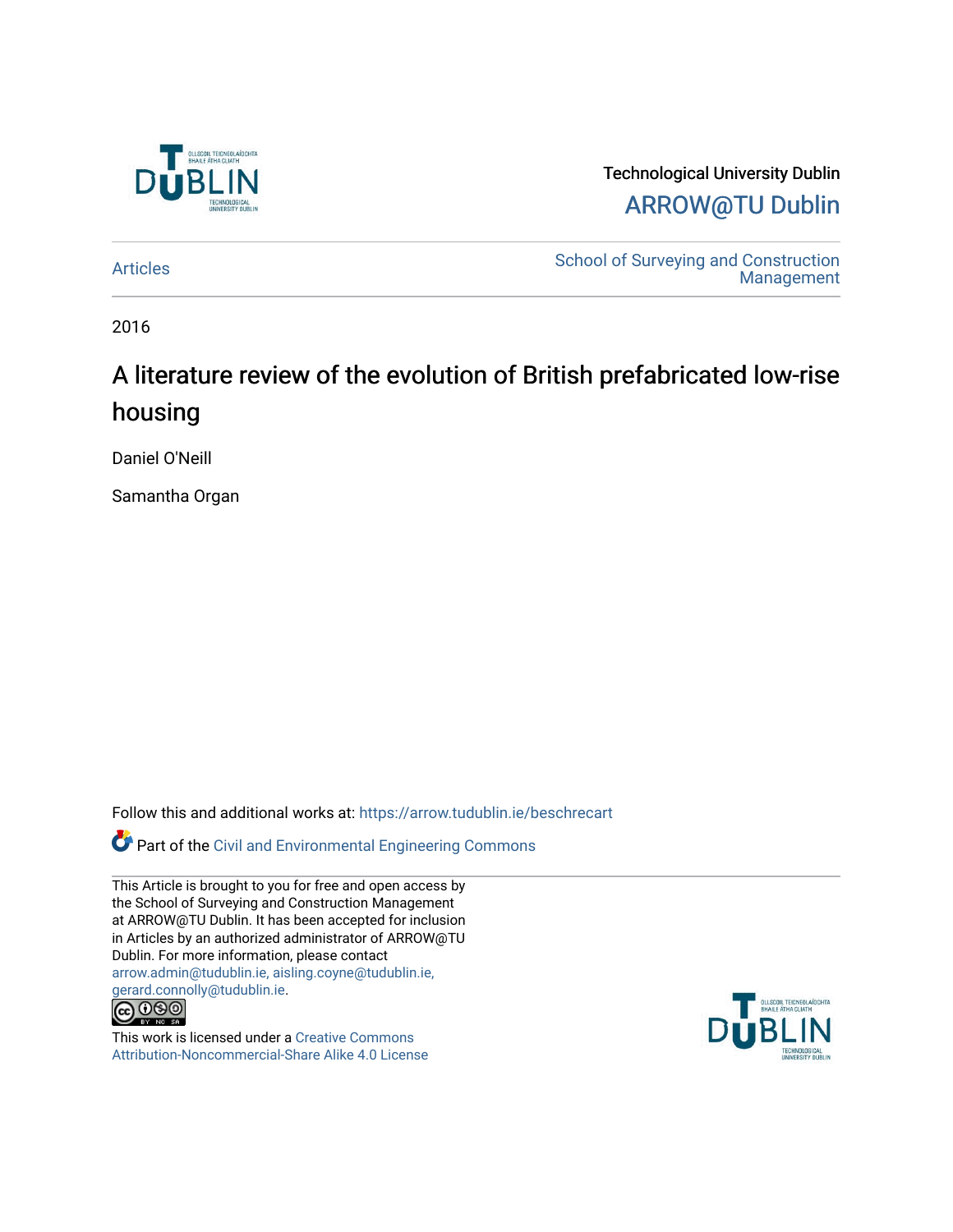# **A Literature Review of the Evolution of British Prefabricated Low-rise Housing**

# **Purpose**

This paper explores academic papers and reports and presents a chronology of the evolution of British low-rise prefabricated housing. The paper provides chronological information for construction and surveying researchers undertaking research in associated areas.

# **Design/methodology/approach**

This is a qualitative literature review, providing an exploration and analysis of academic papers and reports on low-rise prefabricated housing.

# **Findings**

A substantial literature was discovered. However, there are gaps in the available literature. The history of British construction technology is a rich research area but is under-researched.

Prefabricated housing has a long history dating back to the  $11<sup>th</sup>$  Century. Stigmatised from the failures of housing in the  $20<sup>th</sup>$  Century, it is being increasingly used again in the  $21<sup>st</sup>$  Century when considering mass housing supply.

# **Research limitations/implications**

This paper provides researchers with an overview of the history of low-rise prefabricated housing in the Britain. It is not a comprehensive in-depth study; such would require numerous larger individual studies.

# **Originality/value**

From reviewing literature it was evident that there was a broad literature, but there was no single journal publication exploring the evolution of British low-rise prefabricated housing.

The research provides an overview, exploration and analysis of the literature while providing a chronology. The evolution of prefabricated housing is chronologically presented. Areas for further research are also recommended.

## **Keywords**

Prefabricated housing, Construction technology, Literature review, Chronology, Evolution.

## **Paper type**

Literature review

# **Introduction**

The purpose of this paper is to provide a chronology of the evolution of low-rise housing. In doing so a chronology of information is developed. This is done through a review of the literature. The review will be in a chronological order with the use of time periods. The literature explored is then analysed. The periods were chosen based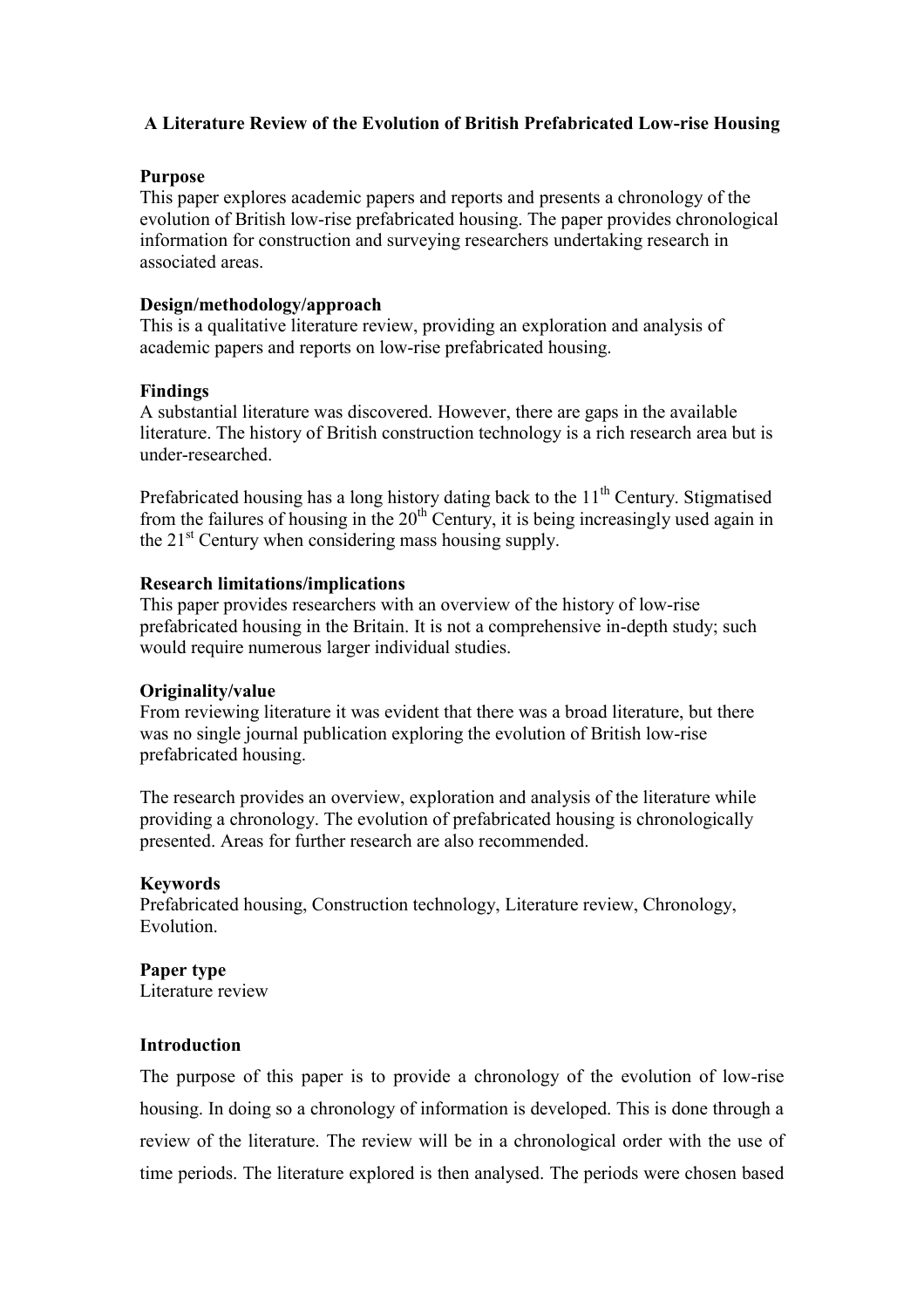on the literature available and the significance of the time periods. Due to more literature being available in the twentieth century due to records and research, there are larger sections from 1918 onwards.

The following sections are presented in an order to help the reader understand the topic. In the following section, the construction history literature is overviewed and construction history as a field is discussed. This is followed by an explanation of the literature review methodology. The literature review is divided into the following sections: The Origins of Prefabricated Housing (1200s to 1600); Prefabricated housing between 1624 and 1800; Progression of prefabricated housing between 1800 and 1918; Prefabricated housing between 1918 and 1945; Prefabricated housing from post-WW2 to 1959; Prefabricated housing in the 1960s, '70s and '80s; Prefabricated housing from the 1990s to the Present. 'Prefabricated housing – Going Forward' looks at the possibilities for prefabricated housing in the future.

The discussion analyses the findings of the review and chronology, this is followed by conclusions including recommendations for research.

#### **Construction History**

Overall, there is much in the existing literature on prefabricated housing, with recent centuries being more heavily researched. From the review of the literature, prefabricated housing is thought to have originated with cruck frame, and was aided by the Norman Conquest in 1066. Prefabricated housing was significantly aided by innovation, the Industrial Revolution and war; specifically, with the push of the technological innovation during the Industrial Revolution and the pull of demand for housing during and following both World Wars. There have been problems with delivering large-scale building programmes, and the word 'prefabrication' has gained stigma. In the near future, the demand for housing and requirement for efficiency and sustainability could be the next development in prefabrication under its new identity: Modern Methods of Construction (MMC).

Construction History is a movement as opposed to a discipline (Meyer and Hassler, 2009), and in Britain it depends on individual researchers, a number of history focused research organisations, and the knowledge of professional bodies (Addis,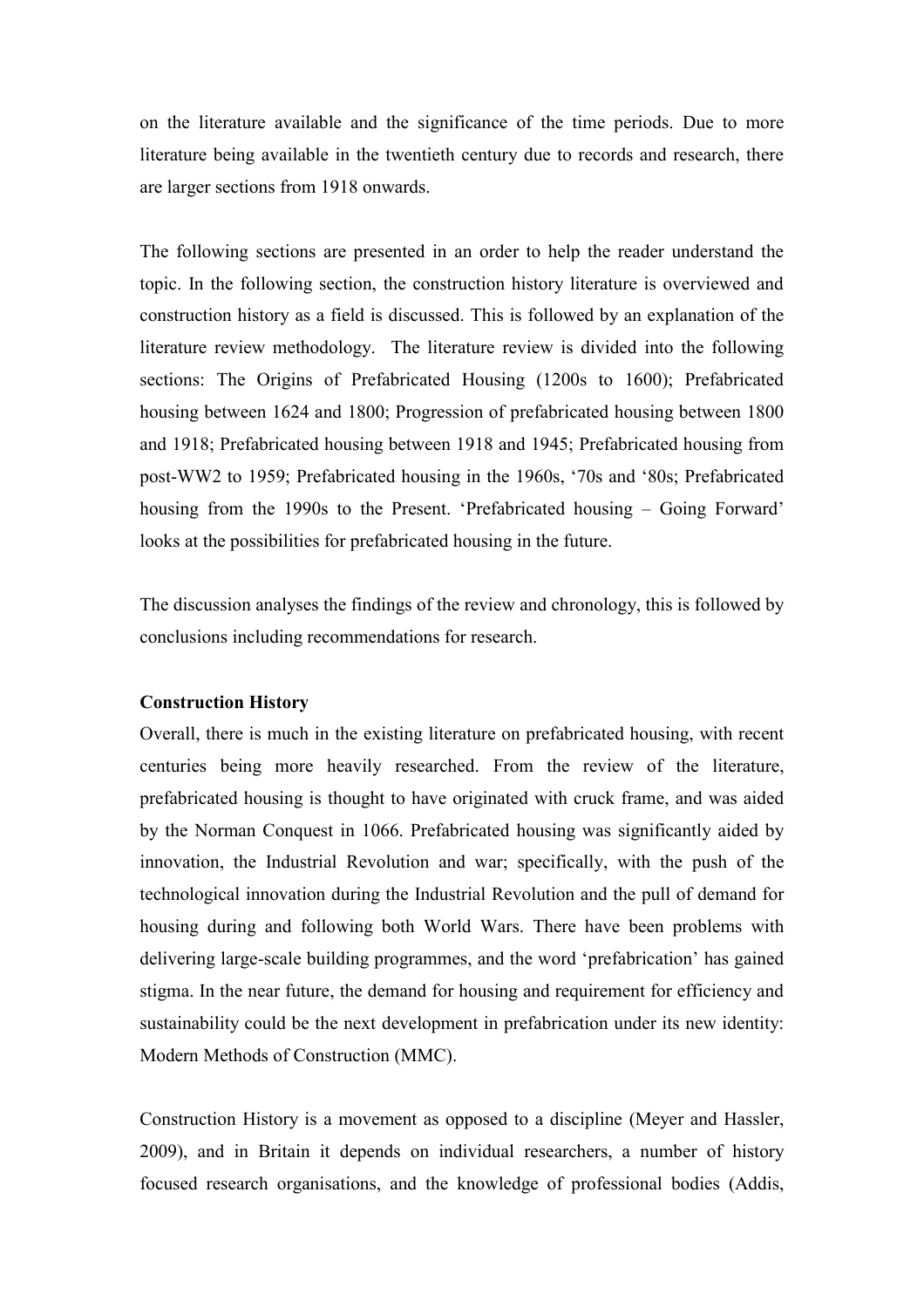2004). This form of research can focus on a variety of building elements across broad geographical and time spans. It can focus on technology, procedures, theories and process of constructing, the contexts, the structures, and conditions of production associated with a building; all identified of central importance (Meyer and Hassler, 2009). These aspects must be acknowledged in exploring the evolution of British prefabricated low-rise housing. Construction History research is more substantial now than in previous decades. The improvements in the past decade compared with earlier decades can be identified by comparing Picon (2005-6) and Dunkeld (1987). However, Holt (2015) still identifies it as under-researched.

In historical research, it is not possible to collect all data, information and knowledge from the past. Thus, there is a limitation to what can be achieved when looking back in the hope of exploring the evolution of construction, a view supported by Yilmaz (2006). This paper explores the evolution of British prefabricated low-rise housing; primarily with the use of academic and technical literature.

# **Defining and Categorising Prefabrication**

Prefabrication has been understood and interpreted in different ways. In the years following the Second World War (WW2) there was an issue regarding the definition of prefabrication - was it a house which could be delivered in pieces and assembled, or did it need to be built entirely in a factory. Piroozfar and Farr (2013) provide insight into the different concepts, terms and definitions attributed to non-traditional methods of construction. They discuss mass production, industrialisation, industrialised building systems, modularisation, prefabrication, off-site manufacturing as individual concepts (*ibid.*). However, regardless of classifications, systemised buildings or industrialised building systems can be traced back to timber frame. The essence of off-site construction is best represented by prefabrication. Building has always been associated with prefabrication (*ibid.*), with prefabricated components being incorporated into traditional construction (Hayes, 1999). Piroozfar and Farr (2013) conclude that the concepts should be known and understood in a holistic manner. For this research, drawing lines between the concepts, or pigeonholing and categorising based on concepts is unpractical and fuzzy, and will not be done.

#### **Methodology**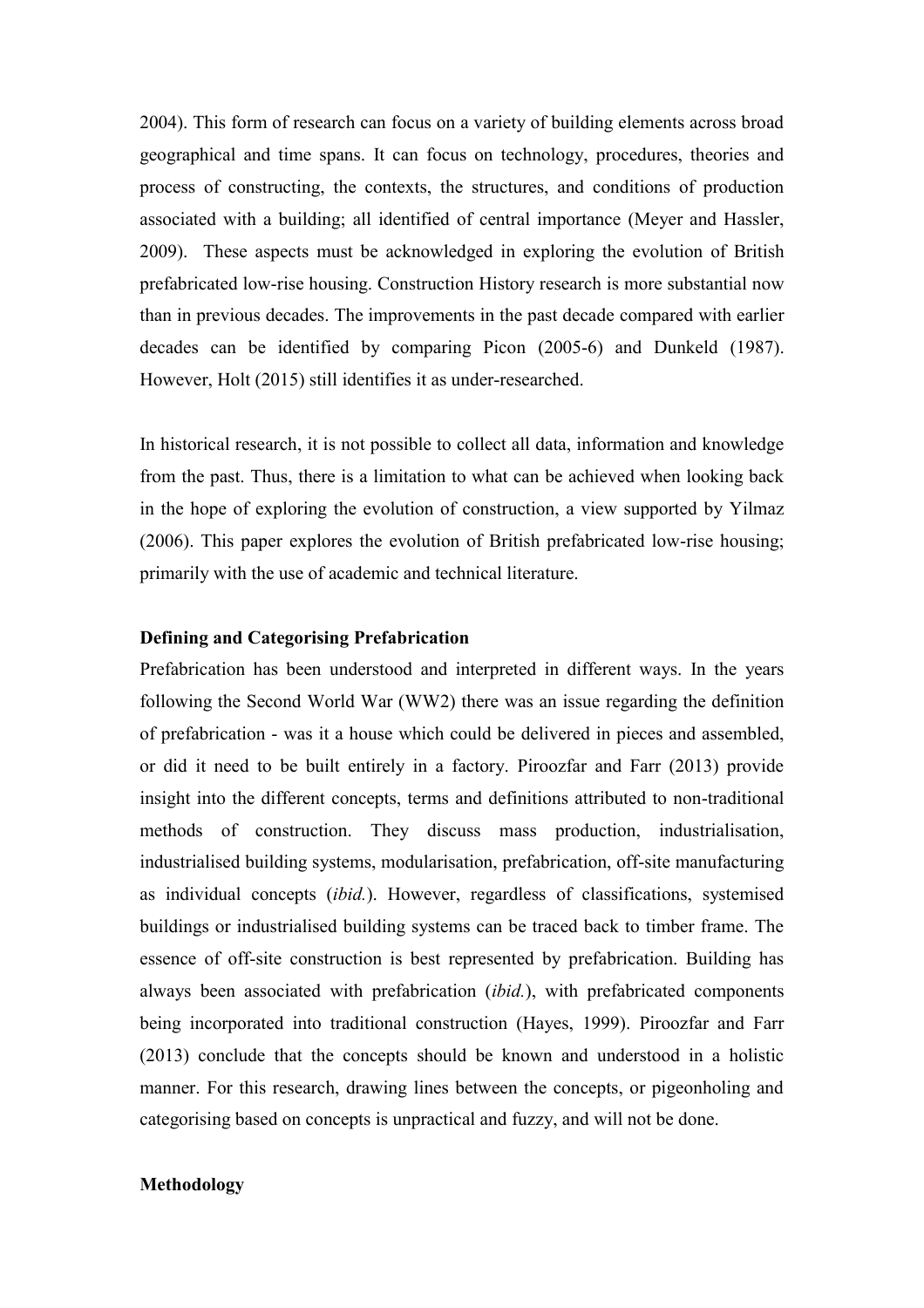In using literature review methodology for this research, the problems of historical research must be understood. The use of history to use the 'past to predict the future' and to use the 'present to explain the past' makes history unique. Historical research is unique and useful for study. Historical research involves the personality of the researcher more than other types of research (Cohen, *et al.*, 2007). This was understood prior to undertaking research. The problems of historical research are:

- Defining the problem too broadly;
- The tendency to use easy-to-find data;
- Inadequate criticism;
- Poor logical analysis;
- Expression of personal bias; and
- Poor reporting.

(*ibid*.)

After defining the purpose, the methodological process identified in four steps:

1. Search for literature,

An extensive search for literature was undertaken of journals and conferences' publications. The literature reviewed encompassed journal papers, conference papers, technical reports, survey reports, books, and educational literature. This peerreviewed literature was aided by grey literature. The reviewed literature consisted of documents which had documentary research and analysis methodology. The sources of literature are evident in the references.

Due to the technical nature of the research topic 'grey literature' was required, and this is referenced throughout. Aina (2000: 179) defines grey literature as follows: "*Grey literature is that which is produced at all levels by government, academia, business and industries, both in print and electronic formats but which is not controlled by commercial publishing interests and where publishing is not the primary activity of the organisation*". Grey literature has significance for research, policy and decision-making (Aina, 2000). Luzi (2000) describes the difficulty of retrieval of grey literature, which was once a distinctive feature is being minimised. This has significantly changed since the publication of Luzi (2000), with increased internet use and online publishing. In this research, grey literature is considered that literature which has not been subjected to peer-review by experts.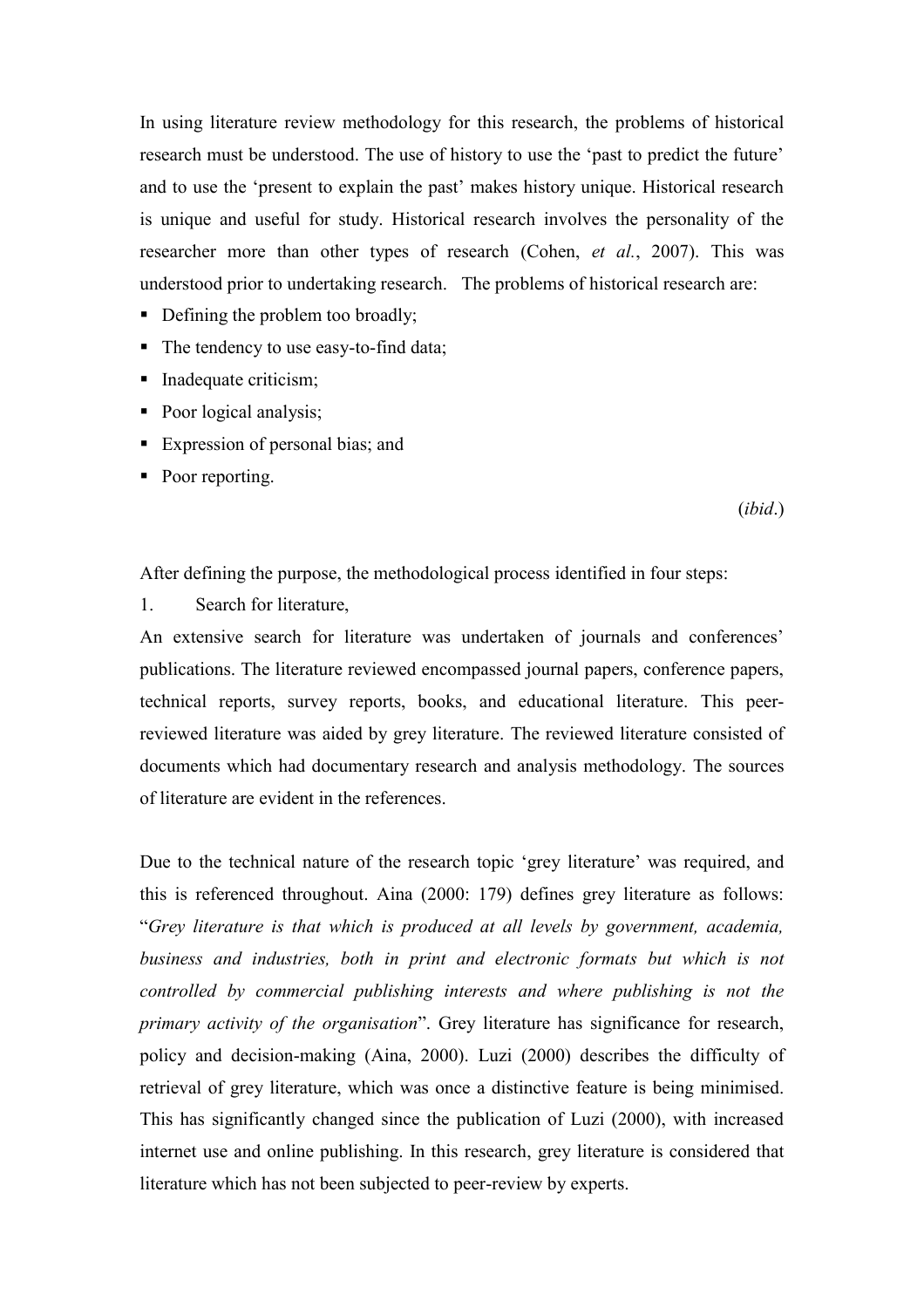# 2. Explore and evaluate the relevance of the literature

There is a broad literature on prefabricated low-rise housing, and any literature which was relevant was included. All documents were written by professional writers. The academic papers are well researched and presented, but there is no metric. The Grey literature supplements the gaps in the academic literature.

# 3. Analyse the literature

Bowen (2009) details the advantages and limitations of documentary analysis. The authors acknowledge the advantages:

- The method is efficient;
- Many documents are easy to retain;
- $\blacksquare$  The method is cost efficient;
- The review has a lack of obtrusiveness and reactivity Documents cited are stable, with the exception of in-house educational material, which may change; and
- There is the advantage of exactness when dealing with documents The literature reviewed contains documents which cover long spans of time, and many locations.

The authors encountered difficulty, and acknowledge the flaws of documentary analysis:

- Many documents are insufficient in detail, and this paper relies on other sources to cover the detail;
- There are many publications which could not be accessed due to limits in time and cost. However, many of the documents reviewed were easy to attain; and
- The authors attempted to limit bias in selecting literature. The relevant literature comes from a broad range of sources.

Documentary research is useful in longitudinal analysis, as it can show how situations evolved over time. This is significant for this literature review on the evolution of prefabricated housing. However, caution must be exercised as documents are only an interpretation of actual events (Cohen, et al., 2007). The authenticity and accuracy of the texts were critically assessed before selecting them for this research. The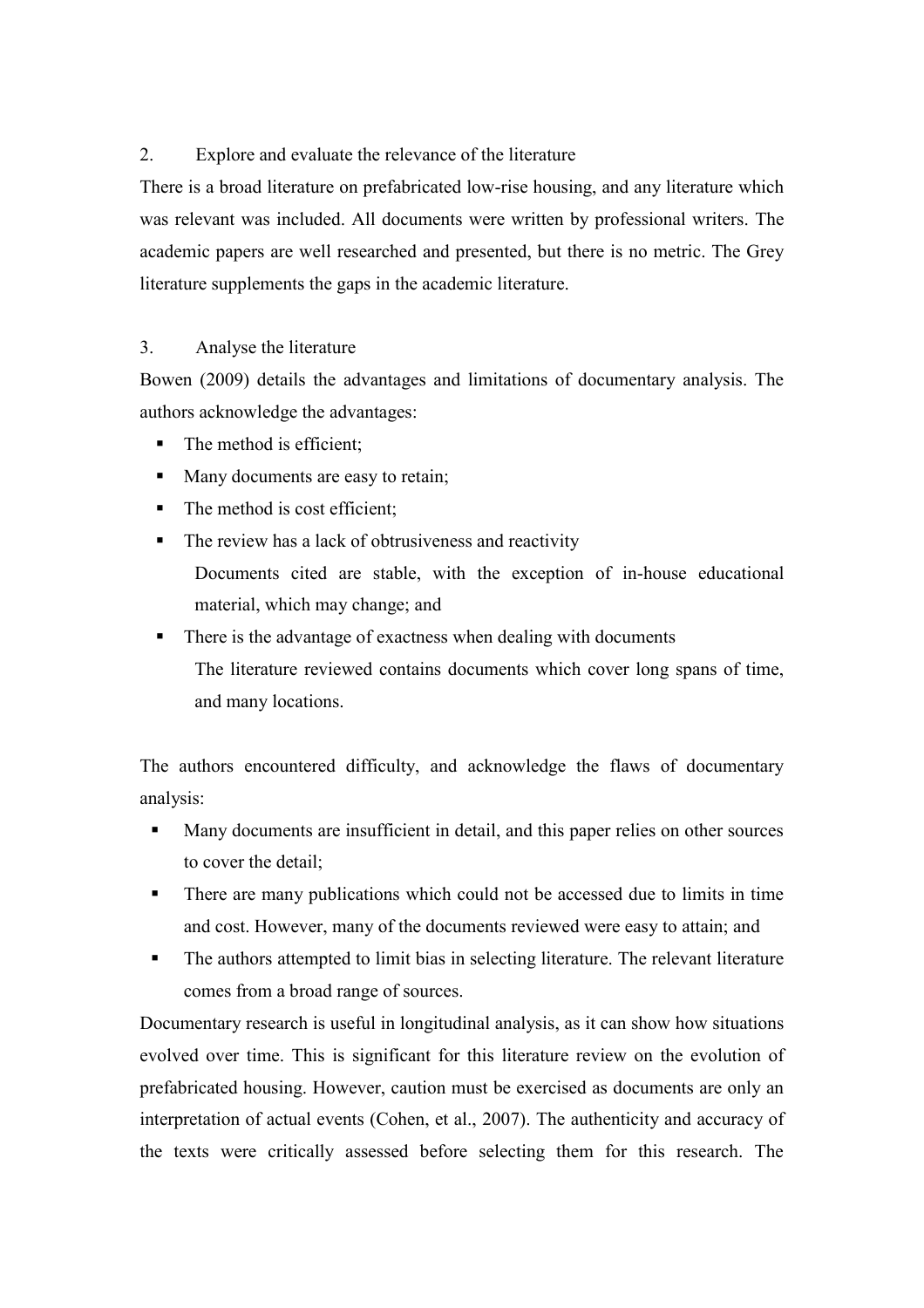intentions of the texts' authors were considered. All the documents referenced were written by skilled professional writers of different disciplines.

# 4. Organise and present the literature.

With acknowledgement of Bowen (2009), the researchers strived to make the literature review analytical and transparent. The periods for analysis were chosen due to the significant changes and developments in prefabrication.

The following time periods and headings were chosen due to the milestones within and the significance of the periods for prefabricated housing, and a timeline produced (Figure 1) based on the findings from the existing literature. They could be rearranged to present a different categorisation of the literature. These were inductively inferred from the literature. A review of the literature will be presented before a discussion is presented and the paper is concluded. In Holt's (2015) recent paper, good scholarship using Construction History is provided through expertly synthesised literature. What follows is an exploration and analysis of literature. A neat 'historical overview' could not be accurately undertaken for this review, as there are overlapping and reoccurring themes. What is presented is a chronological format, and not a systematic, thematic or traditional literature review format.

[Insert Figure 1 here]

# **The Origins of Prefabricated Housing (1200s to1600)**

Ågren and Wing (2014) identify moments in the history of industrialised building, describing modular building and prefabrication, but the origin of prefabricated housing in Britain is not discussed. The University of the West of England (UWE) (2014), in a brief and encompassing overview, describes the changes in architecture and building for housing between the Georgian period and the post-war era. However, from this, it might be considered prefabricated housing developed in postindustrialised Britain, or more specifically after WW2. British prefabrication is much older than this, and can be traced back to the colonisation of North America, and even further to cruck frame construction.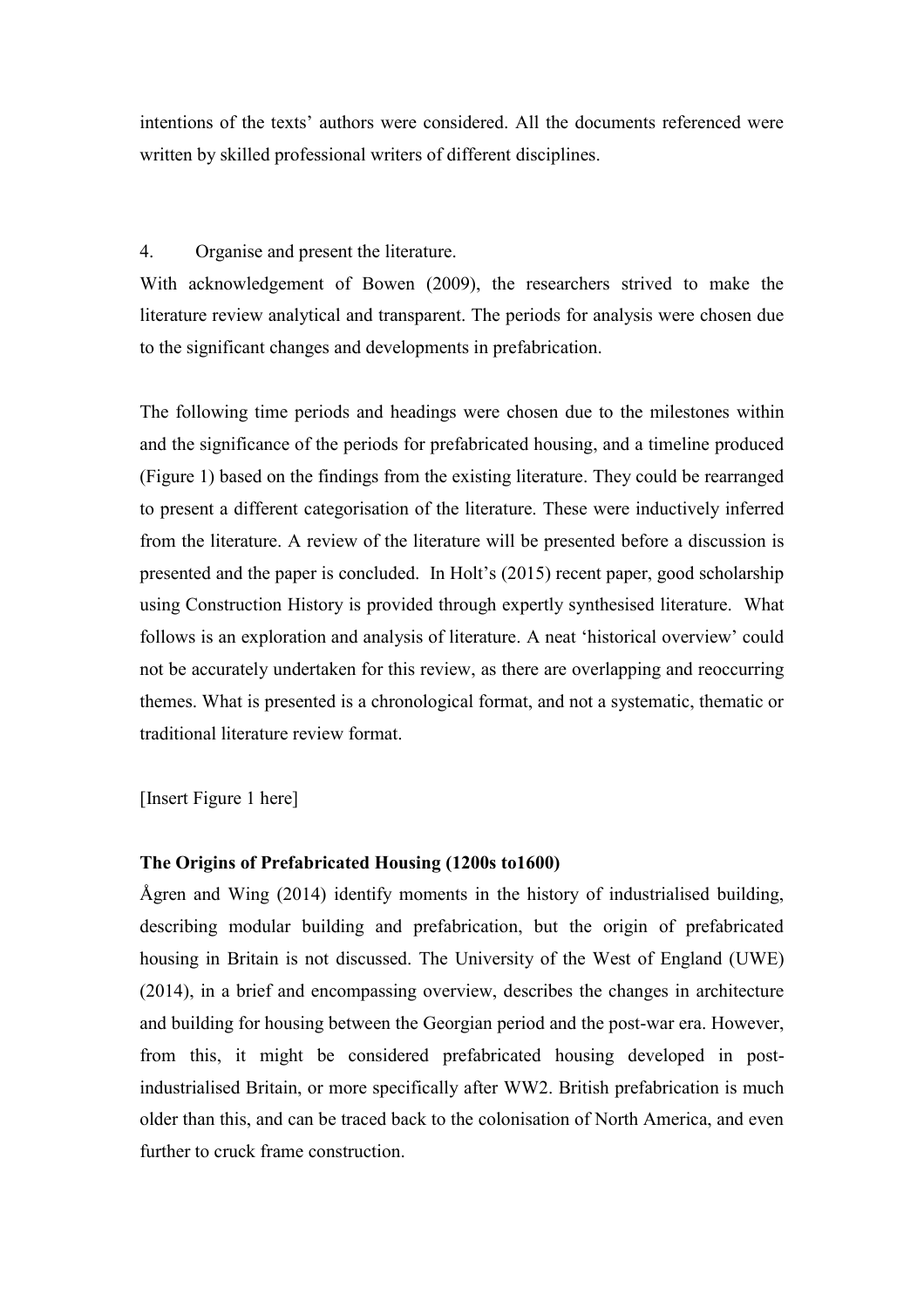#### *Using timber for prefabricated housing*

A period of significant development of timber frame was between 1200AD and 1700AD (Sheridan, 2007), and notably the setting out and building of structures offsite in the 1200s. As highlighted by Marshall *et al.* (2014), England and Wales have been using indigenous timber for thousands of years to provide the main source of structural building materials. Specialist books dealing with off-site prefabricated timber buildings date to the  $12<sup>th</sup>$  century (Gibb, 1999). Gibb (1999: 8) suggests that it was the  $12<sup>th</sup>$  century which saw a breakthrough in the use of industrial methods for construction, whereas prior to this, such methods only evolved sporadically and at times were 'totally disregarded'. Piroozfar and Farr (2013) describe how Hewett (1980) identifies the use of off-site fabrication in timber buildings in the  $12<sup>th</sup>$  century. Timber was the first material used in making prefabricated housing in other countries due to its availability, requirement of limited technology and lifting equipment. The early use of cruck frame in Britain, Germany and the Netherlands is referred to in Salavessa (2012).

According to Hill (2005) it is accepted that crucks have existed since the time of the Norman Conquest in 1066; the cruck design was possibly imported from central Europe and was established in 1200. Salavessa (2012) highlights the Normans' building skills, and use of wood technology developed from naval carpentry. The early dating of crucks has relied heavily on documentary evidence. Hill (2005) questions the origins of crucks, questioning the evidence that crucks developed in the 1100s, and if crucks developed from 'base crucks'. Base crucks were another structural form, similar to cruck frame. Alcock (2006) responded to Hill (2005), describing how the evidence of both study buildings and documents are consistent with crucks having origins in the  $12<sup>th</sup>$  century, probably the early part of the century, and with base crucks originating about 1200. Hill and Alcock (2007) further explore the origins of crucks with each giving conclusions. Hill says a level of agnosticism would be appropriate for now, however Alcock disagrees and states the origins must be sought in the  $12<sup>th</sup>$  century. In describing early European timber-framed buildings Salavessa (2012) identifies the  $1<sup>st</sup>$  century AD as being the period that cruck frame originated in Britain, Germany and the Netherlands. However, there might be a semantic or classification difference in this publication.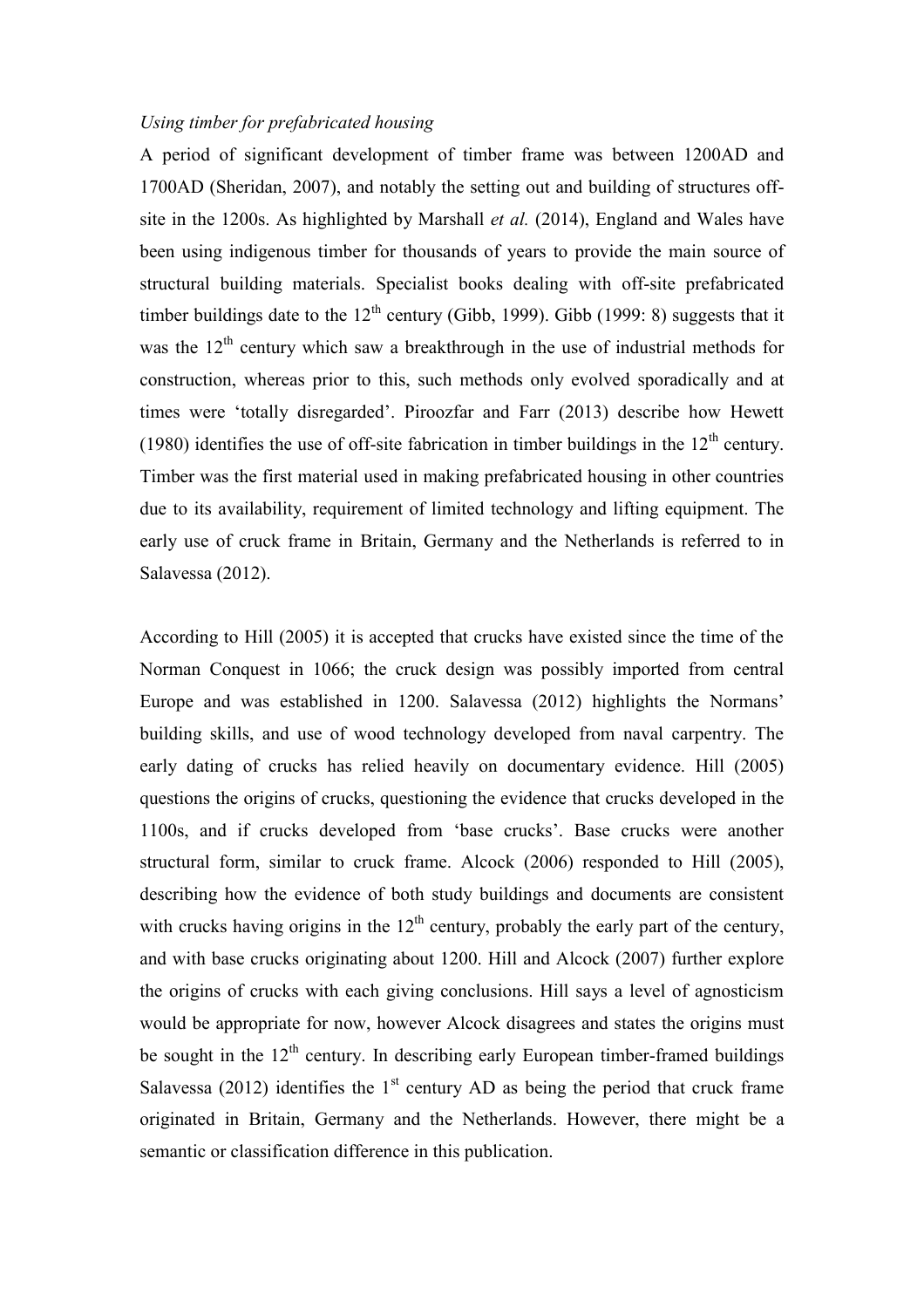Hill (2005) describes how the castle building programme in Wales in the late  $13<sup>th</sup>$ century could have influenced the decimation of knowledge and skills among the congregations of craft workers and the spread of the method of cruck construction. There is some similarity here with the ideas for house fabrication coming from wartime manufacturing for the British army; spin-offs of sorts. Crude timber frames/crucks were used to build cottages in the  $14<sup>th</sup>$  century (Piroozfar and Farr, 2013) and Alcock (2013) shows illustrations of crucks from the 1400s. Hill and Alcock's papers give intriguing and expert views on the origins and evolution of crucks.

#### **Prefabricated housing between 1624 and 1800**

Over the centuries, Britain has exported and imported materials and components for housing. The earliest evidence of exporting British prefabricated housing was in 1624 and is described in Smith (2009) where the British made housing and shipped it to North America. Smith (2009) describes how later in the late 1700s and early 1800s prefabricated dwellings were made and shipped to Australia. These were timber frame structures, with either timber panel infill or lighter timber infill system or canvas, with weather boarding. A variety of building types were constructed.

#### **Progression of prefabricated housing between 1800 and 1918**

Improvements in transportation, brought by the Industrial Revolution (circa 1760 – 1840), aided the movement of standardised, prefabricated materials. The Industrial Revolution had a significant impact on construction, and this is evident it the development of prefabrication. With industrialisation, brick was the first material to be standardised (Piroozfar and Farr, 2013). The innovation of the Industrial Revolution had a significant effect on house construction. Building Research Establishment (BRE) (2004) notes the use of cast-iron houses for shipment to the colonies. In 1820 prefabricated housing was shipped to South Africa. These were basic cottage structures, requiring work to be assembled on site and were not as predetermined as modern fabricated housing (Smith, 2009).

#### *Manning Portable Colonial Cottage*

The 'Manning Portable Colonial Cottage' was made in Britain and shipped to the colonies in the 1800s (Smith, 2009). The Cottage system comprised of predetermined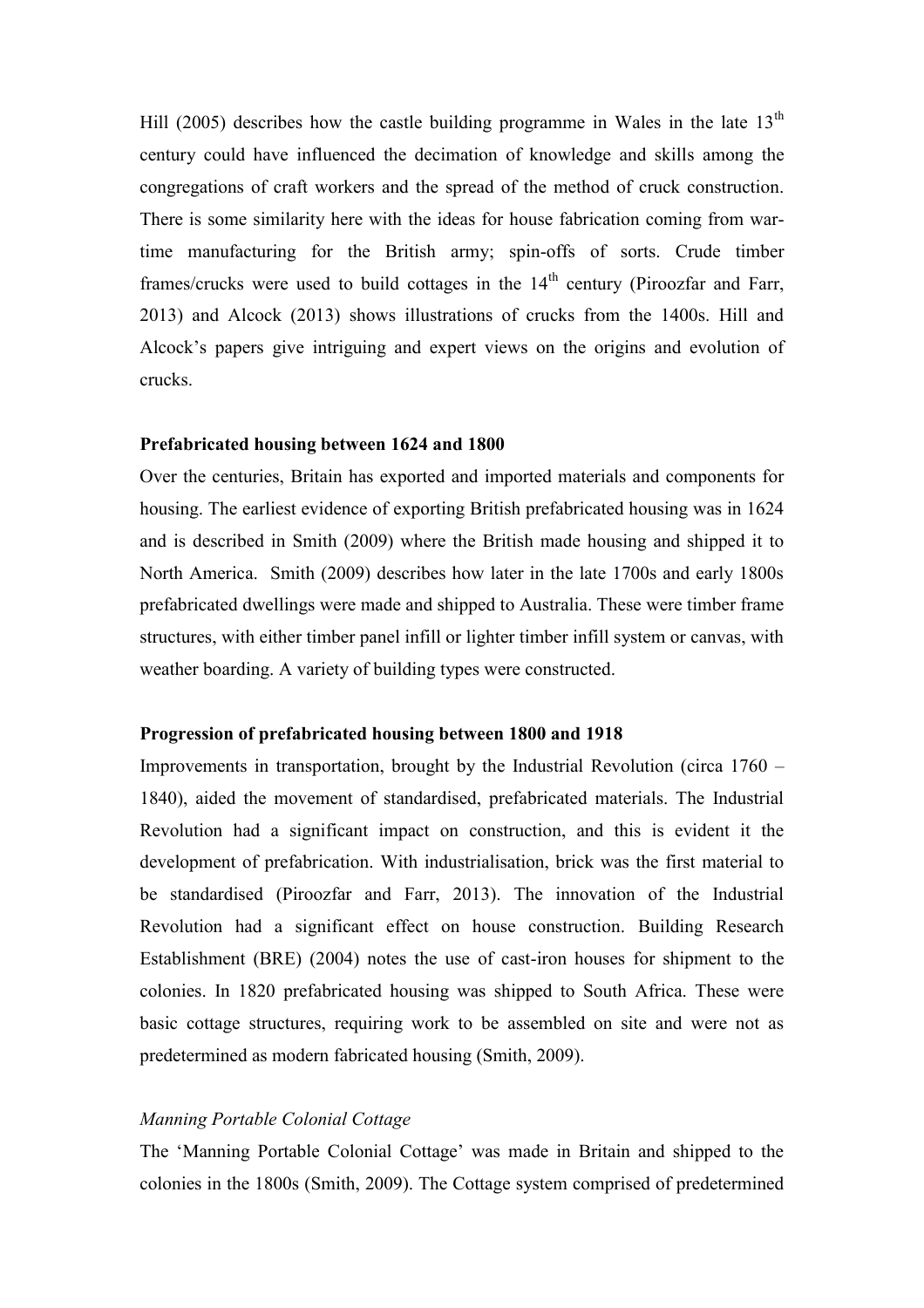components which could be assembled by unskilled labour, with the use of a wrench, and was an improvement on previous systems. The individual components were easy to carry. The Cottage focused on standardisation of components, and fast erection factors which become associated with prefabrication. The development of corrugated iron sheeting in the early 1800s was utilised in prefabricated buildings; it was economical, provided good spanning on frames, and several layers could be easily stacked and transported (*ibid*.).

#### *Use of Corrugated iron sheeting in prefabricated housing*

Thomson (2006) presents the history of prefabricated corrugated iron buildings in rural Scotland. Thomson and Banfill (2005) describe how the process of applying corrugated plates to buildings was patented in 1829. However, the patent text implies that the process was just an improvement of an existing method. The process of galvanising the sheets with a layer of zinc was later patented in Paris in 1837. In 1843 the sheeting was used on a roof in the London Borough of Southwark In 1844, a method for passing sheets between grooved rollers to make corrugations was developed (*ibid.*). Corrugated iron would have a significant use in prefabricated housing. In 1851, Morewood and Rogers' catalogue showed a variety of prefabricated buildings, including cottages. In 1849 and 1851 prefabricated buildings were exported to California and Australia to serve people involved in gold rushes. There were a number of large firms set up in the latter half of the 1800s to develop corrugated iron buildings. Catalogues showing a variety of buildings were often provided by the firms. Cooper's catalogue includes specifications for foundations, floor construction and ventilation (Thomson and Banfill, 2005). From the aforementioned text, we know of the construction of corrugated iron buildings in the Scottish Highlands and Islands; the following sentences give some details. Wall linings frequently consisted of tongued and grooved boarding, while the floors were finished with timber boards. The corrugated sheets were fixed to timber purlins or bolted to iron. Due to the absence of traditional wet trades, the buildings were erected fast. Corrugated iron housing was used in a variety of locations throughout the world, including Australia, South Africa, America and Scotland (*ibid*.).

Corrugated iron is a familiar material in rural Scotland (Thomson, 2006). Thomson and Banfill (2005) describe how corrugated housing was used in the Scottish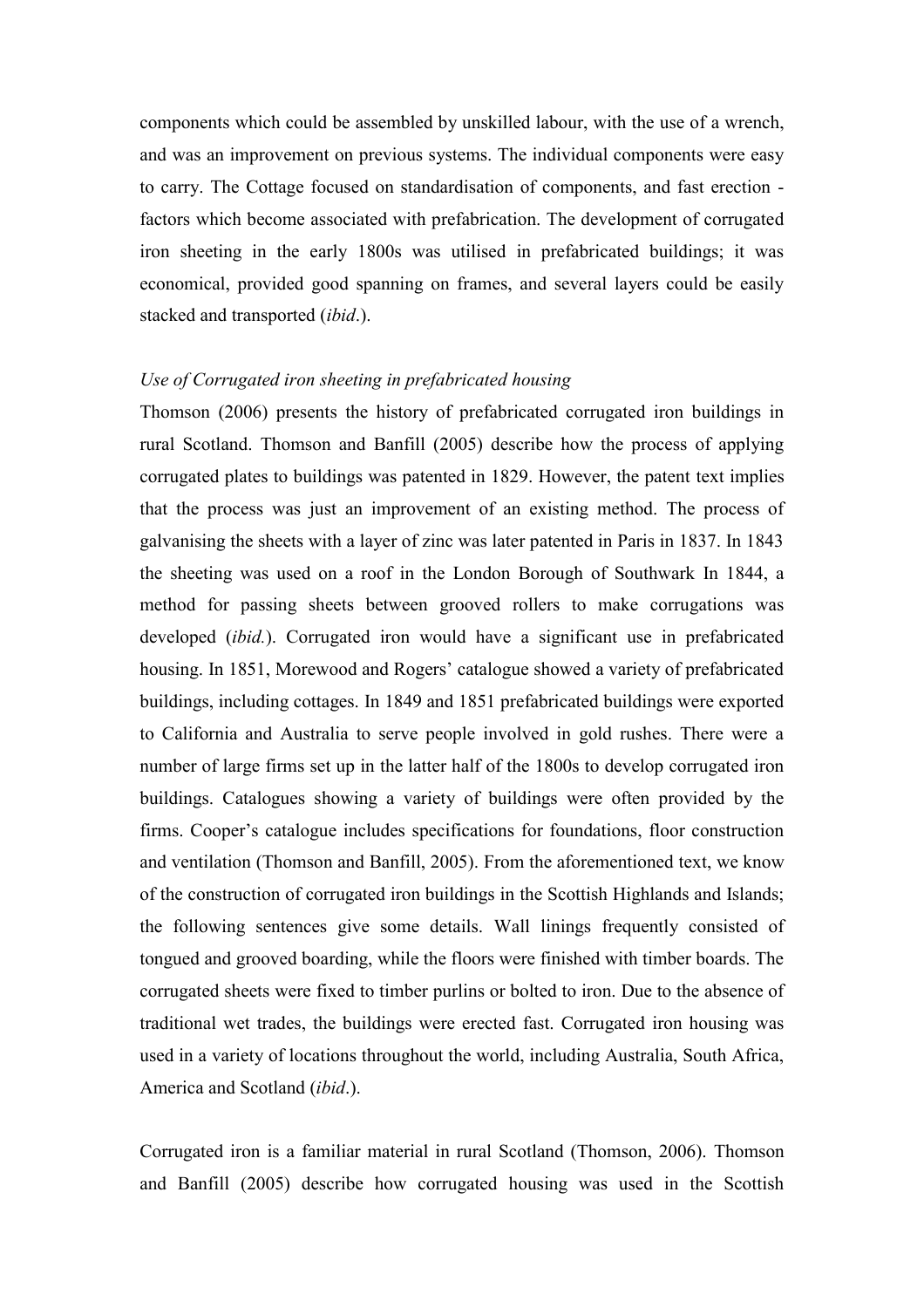Highlands and Islands as it was easy to transport, easy to fix, required fewer roof timbers, and could quickly be erected and made weather-tight. In such an environment it is obvious that constructability was a core objective. Thomson and Banfill (2005) describe the prefabricated buildings as an industrialised product which either filled a market gap or competed with local materials for building. As of 2003, a number of these dwellings being still in use (*ibid.*).

#### **Prefabricated housing between 1918 and 1945**

There has always been an evolution of house construction methods. Most construction methods have been 'branded' new at some time. However, before the 1900s, the rate of change was comparatively slow. In previous centuries, there was time for methods to be evaluated, but the demand from 1918 onwards did not allow time for rigorous evaluation of the quality of homes (BRE, 2004).

Technology plays a big role in architecture, and its innovation. Piroozfar and Farr (2013) acknowledge the influence of technology in the twentieth century. Both World Wars had a significant affect on prefabrication in Britain. Hashemi (2013) states system building negatively affected the socio-economic conditions. Hashemi (2013) describes how industrialisation was criticised by society for valuing quantity over quality. The author is focused on "*industrial building and main drivers behind the fundamental shift from traditional to prefabricated methods of construction*" and gives a good description of the background and aftermath effects of system building (Hashemi, 2013: 48).

Some of the inter-war years prefabricated housing proposals would be surprising by modern standards, and this is briefly discussed in BRE (2004). The 1920s systems comprised of two categories: the first utilised steel, timber, and large component precast concrete; the second comprised of small scale on-site precast and in-situ concrete systems. The former is wholly significant to this paper while the latter is partially significant. The first category used the knowledge and skills of factory and shipyard production while the second used the skills of unskilled and semi-skilled construction labour (BRE, 2004). In the 1920s, Scotland was introducing similar methods as used in English cities: concrete, steel and timber systems (Stationary Office, 1988).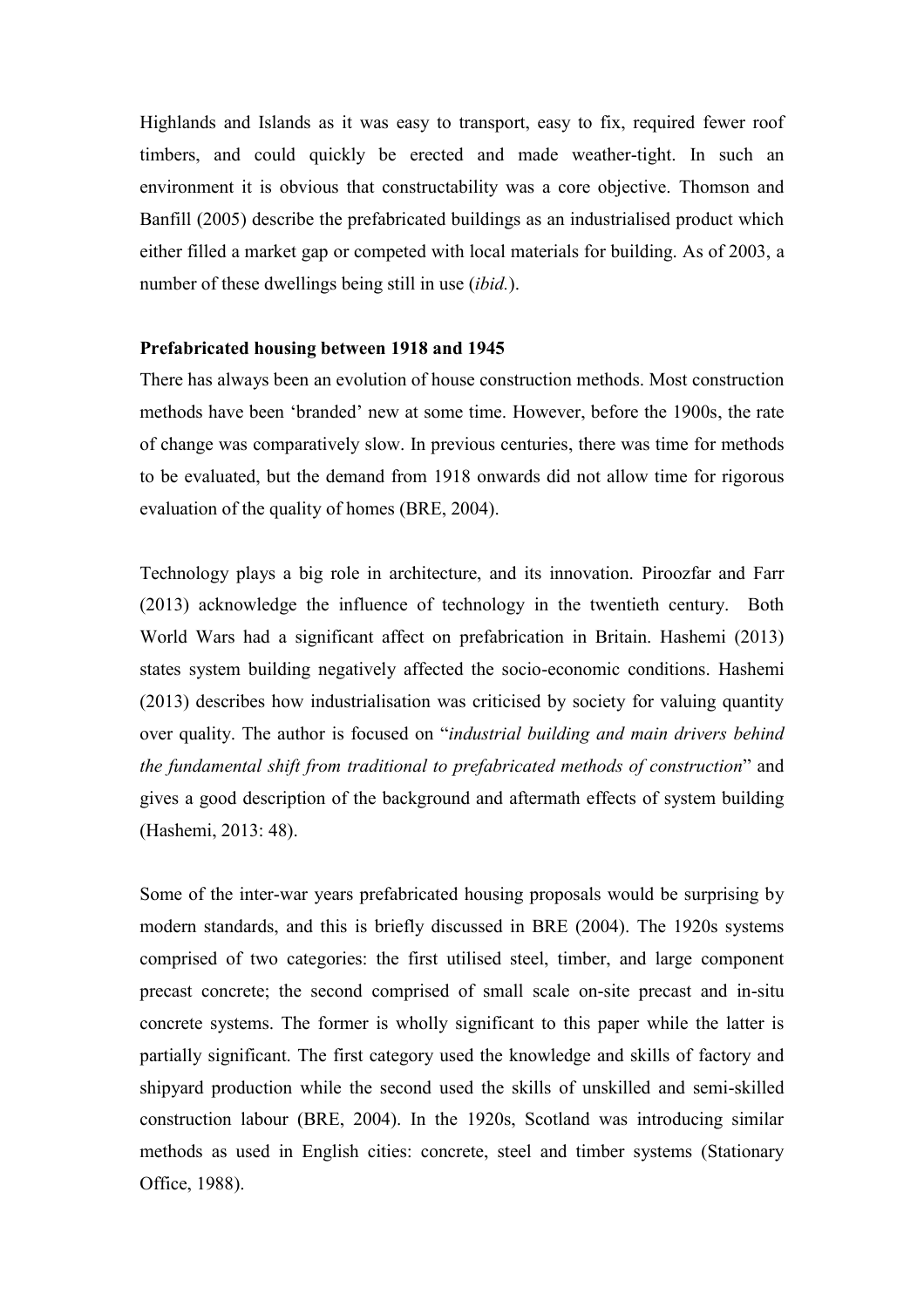The BRE has produced a large amount of technical literature on prefabricated housing in Britain. BRE's (2004) publication 'Non-traditional houses: Identifying nontraditional houses in the UK 1918 - 75', included information on metal framed housing, precast concrete housing, and timber framed housing. This text is the most comprehensive technical document on non-traditional methods reviewed. The BRE (2004) cites many BRE publications and gives recommendations for further reading. The text gives a comprehensive list of house types, beyond the scope of this paper.

#### *Importing prefabricated housing and new technology*

After the First World War (WW1) there was a shortage of traditional building materials (BRE, 2004). In the 1920s manufacturing capacity, specifically pre-casting technology, was taken advantage of to provide housing. With time, hundreds of house types would be built using precast components (Concrete Society, 2008). Systembuilt timber frame houses were introduced in the 1920s. Between 1920 and 1944, approximately 2,000 timber frame dwellings were constructed, using six main systems, and these are described in the BRE (2005). According to the BRE (2005) the systems with timber stud frame external walls were built between 1927 and 1941. Britain, having exported housing to the colonies, imported prefabricated housing in the 1920s to meet demand, with 700 houses with components from Sweden being erected in London (*ibid*.). Pepper and Yeomans (2006) identify the introduction of 'flat pack' Scandinavian timber frames to meet the housing demand in the post-WW1 years. In 1945, Swedish housing was imported in sections to English and Scottish designs. According to Mcintyre and Stevens (1995) approximately 4,500 of these timber dwellings were erected between 1945 and 1951. Swedish timber housing evidently remains in Scotland and was identified as an example for retrofit for the Scottish Housing Quality Standard (Energy Saving Trust, 2008). Importing from Scandinavia was not new. Scotland has imported timber from Scandinavia from as early as the fourteenth century (Newland, 2011). Stationary Office (1987) provides details of prefabricated houses built in Scotland, including the USA Temporary Bungalow which was imported from America, and proved to be a poor temporary system. Nash *et al.* (1954), reporting on fire safety concerns of the system, describe there being 8,000 USA Temporary Bungalows in the UK. In discussing the 'USA Bungalow for the Temporary Housing Programme', Vale (2003) states the British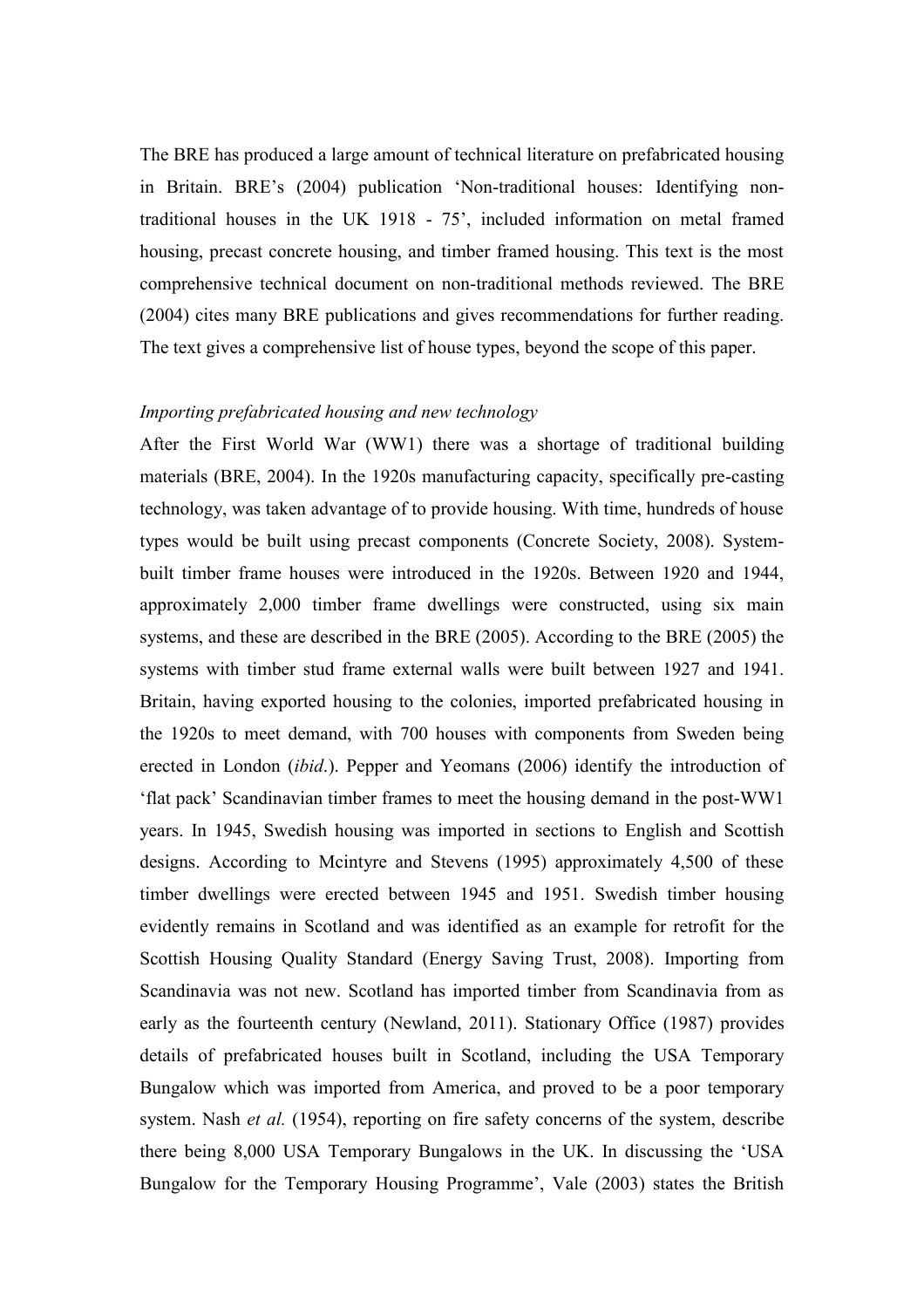programme contracted 30,000 dwellings, but only 8,462 were sent (this contradicts Nash *et al*. 1954), with samples being brought and erected in 1945. Timber housing had been imported from America previously. Vale (2003) describes the importing of prefabricated timber dwellings from America, as part of WW1 emergency measures, to provide housing for Austin Motor Company workers. Vale (2003) also describes the erection of two hundred imported dwellings in 1917, giving a brief description of the construction. McIntyre and Stevens (1995) describe Canadian Timber dwellings which were imported in the late 1940s. These are just some examples of imported systems to meet war-time demand.

Timber frame construction was favoured for its manufacturing qualities and for its design flexibility. Among its advantages over other systems, timber frame was fast to erect and required lighter foundations. The introduction of plywood aided the development of timber-framed housing in the 1930s (Hashemi, 2013). Cities such as Manchester, Bristol and Liverpool were leaders in using prefabricated methods before WW1. Come the 1930s prefabricated cost efficient timber bungalows, clad in sheeting materials were generally accepted by the public (BRE, 2004). The developments in war-time technology, such as the development of resin-bonded plywood had a significant impact. Manufacturing technology was imported to help in the production of housing. The portable temporary bungalow required steel panel presses to be ordered from the USA (*ibid.*).

#### *Steel housing in Scotland*

Stationary Office (1988) states 2,500 steel houses were erected in Scotland. Stationary Office (1988) lists the major house types erected between 1923 and 1955: The Atholl, Cowieson, and Weir; these were popular steel houses used between 1926 and 1928. Weir Steel should not be confused with Weir Timber housing.1927 was the first time since WW1 that the number of house completions passed 20,000 units; 1,100 of these units were steel houses. Temporary housing was a big consideration for local authority housing programmes. The temporary systems selected were chosen for their ease of erection. Cost and constructability were the main criteria. The main systems allocated by Government to local authorities in Scotland were Aluminium, Arcon, Miller, Pheonix, Seco, and Tarran. Between 1945 and 1949, 32, 176 temporary units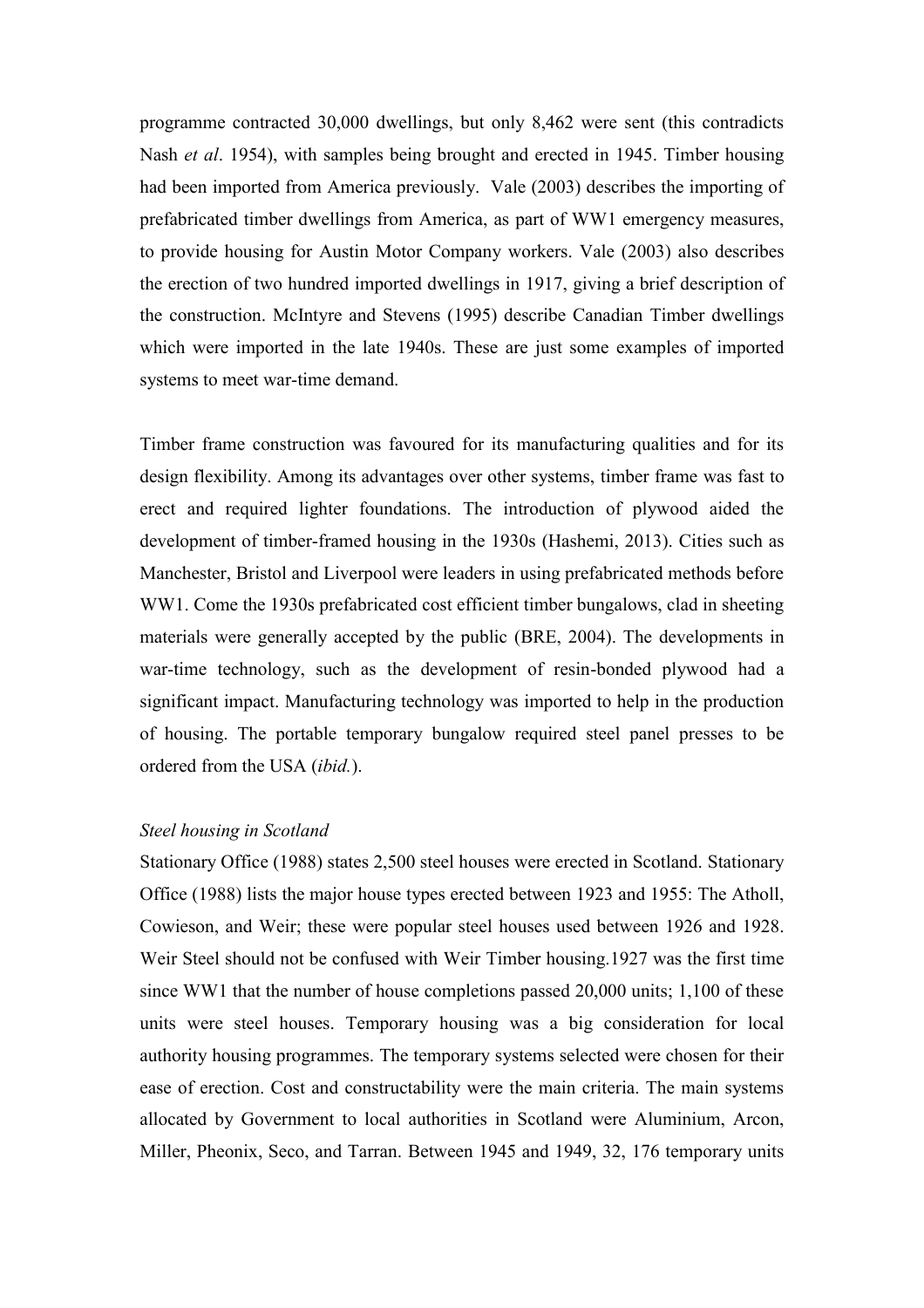were built in Scotland, and temporary housing built in this period was popular with tenants (*ibid*).

# *Producing systems to meet demand*

Gay (1987) identifies the prefabrication programme as a poor solution to the housing problem of the 1940s. Preparation began early, but post-WW2 housing was poorly planned. In the 1940s bricks and timber were in short supply. Gay (1987) suggests that the approach to delivering housing was unstructured during this time, with neither a drive to reorganise the building industry to supply a limited number of prefabricated housing components, or the development of the industry to provide housing by traditional methods with skilled labour. Instead individual companies produced many different systems. Gay (1987) identifies the capitalist/individuality of the industry being a fault, whereas a more unified, national, government-driven approach would have delivered better results.

Post-war housing would be in low supply if dependent on traditional methods, so nontraditional methods of construction were turned to as an alternative.

Gay (1987) outlines four factors which brought about the prefabrication programme:

- Introduction of enthusiasts for prefabrication into the administration;
- Pressure of industrial interests, as industry was worried about work shortage after the war years;
- Collective administrative memory, as non-traditional methods were used after WW1; and
- Emergence of the Ministry of Works which supported prefabrication.

# *The lifespan of temporary housing*

Temporary housing was forecast to last up to ten years; with concerns that this period would be prolonged. The concern was justified as Gay (1987) reports on housing being in use three decades after construction. Prefabrication suited Churchill's philosophy of 'action this day', but was not suited to the delivery of long-term housing. There was an issue with the lifespan of some housing systems. According to the BRE (2004), one timber frame system did not last the '10 year design life' of a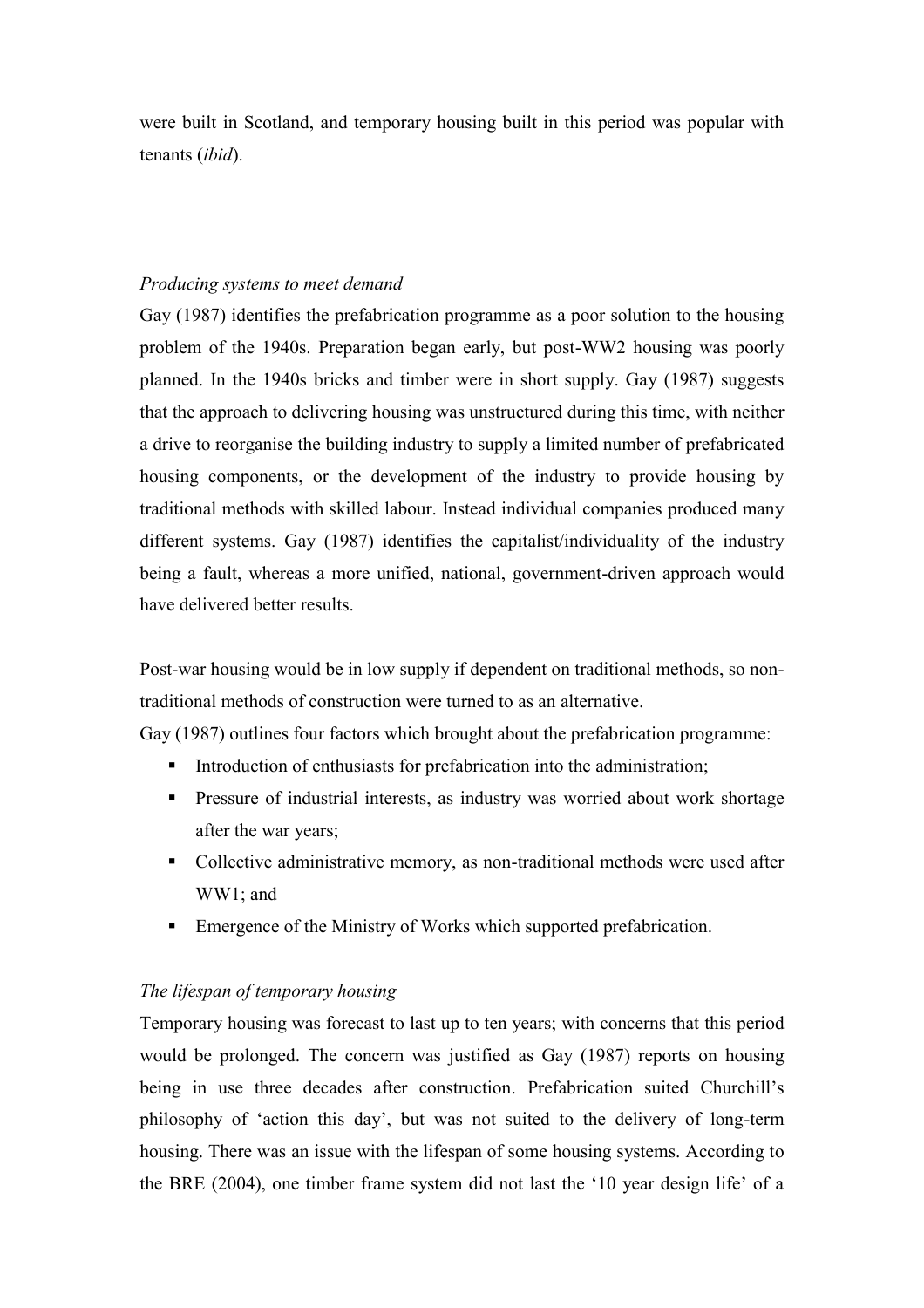temporary unit. The housing programmes of the War years developed many systems, with varying levels of technological advancement. According to the Stationary Office (1988), in Scotland, the 10 year period was well exceeded in most cases, and built with poorer technology than exists today, many house types have stood the test of time.

# *Traditional and prefabricated methods*

The brick industry collapsed after WW1; this was not allowed to happen after WW2 (Gay, 1987). Traditional construction was employed during the war years in parallel with prefabrication. With prefabrication considered a temporary solution – traditional building and prefabrication were conflicting policies (*ibid.*). This affected the development of prefabricated housing.

From Hayes (2000) it is evident Churchill was a supporter of prefabrication and other non-traditional methods of construction during the interwar period. Churchill was a supporter of 1920s steel housing and was interested in technology (Gay, 1987). The interwar years brought a scientific approach to design and construction with the prefabrication and mass production of houses. There was optimism about ingenuity and technology in the delivery of prefab housing. During and after WW2 innovators were attached to construction to provide housing. Technology and science were focused for to reduce labour, time and cost. All alternatives to traditional brickwork and the greater 'wet trades' were considered. However, some wet trade focused systems (e.g. No Fines) were used. Limited research on unfamiliar methods was a problem. Some methods were more cost and time efficient than others. Comparisons were often made between prefabricated and traditional building. There was scepticism about prefabricated systems before and after WW2. Subsequent research has identified the practical limits of prefabrication as a source of construction efficiency. The search for new systems of house construction inspired greater interest for research on building methods during this period (Hayes, 1999).

Prefabrication was considered by some as being able to address housing shortages (Hayes, 2000). In Leicester, for example, there was a view that prefabricated concrete systems could solve the housing crisis. This view of prefabrication being able to elevate the shortages of housing was one shared with other countries. Further, there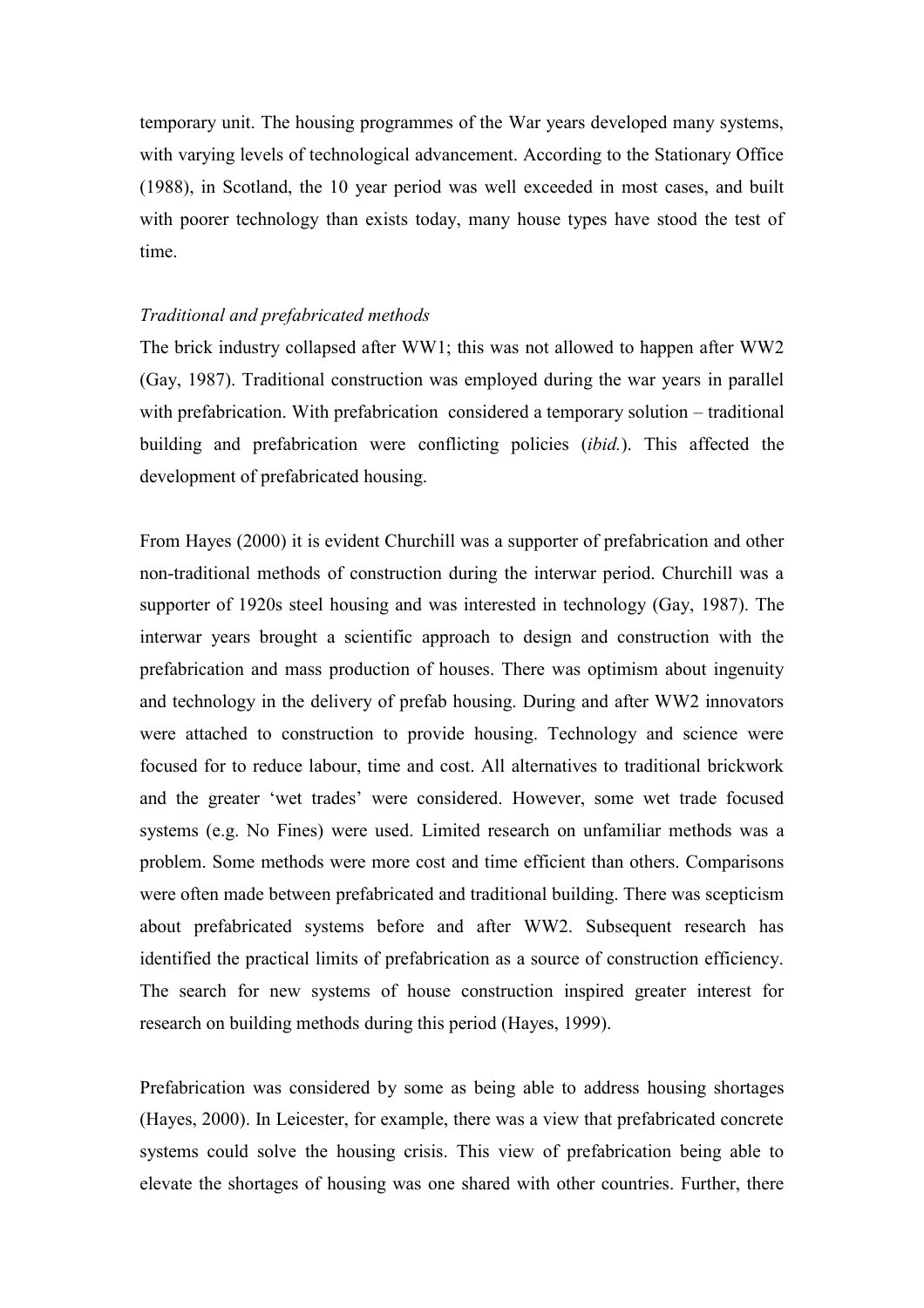existed the view that prefabricated housing would provide shelter for the poor, and that the homeless would not be concerned with the type of materials from which these homes were constructed (*ibid.*). Cities had individual plans in adopting non-traditional housing; it would be generalising to say all of England adopted the same approach (*ibid*.). Considering the number of methods, it is not reasonable to generalise all prefabrication methods or the greater non-traditional methods as the same. This is occasionally done anecdotally.

#### *Demand for housing due to WW2*

With the beginning of WW2, it was assumed thousands of housing units would be needed for families after the bombing (BRE, 2004). During WW2, many local authorities were working on prefabricated systems. Providing housing was a challenge in the post-war years. Although Hayes (2000) suggests that the public response to prefabrication was not unfavourable, the early post-war years did not inspire public confidence in non-traditional methods. Indeed, Piroozfar and Farr, (2013) identify the disapproval associated with prefabrication in the UK. This is down to the problems with post-war housing, and the broader cultural view of prefabrication, something which has been identified as different comparative to other countries. Hayes (1999) shows that there was government propaganda, with associations of housing methods with technical inventiveness and 'military operation', and that equating non-traditional housing with modernity and efficiency is false. Industry professionals aligned non-traditional methods with progress and modernity.

Hayes (1999) and Piroozfar and Farr (2013) suggest that the poor opinion of prefabricated housing in Britain in relation to other cultures can be attributed to a conflict between 'traditional architecture' and prefabricated production, as seen in Scotland. It is evident that there was a conflict of interest in architects' opinions of prefabrication, partially, due to the fear of it leading to the requirement of fewer architects due to greater standardisation and generic design.

Local authorities had influence over the reconstruction in the post-war years. Adoption of systems was influenced regionally, with enthusiasts in different regions (Hayes, 1999). The 1940s saw architects leading non-traditional house design. At this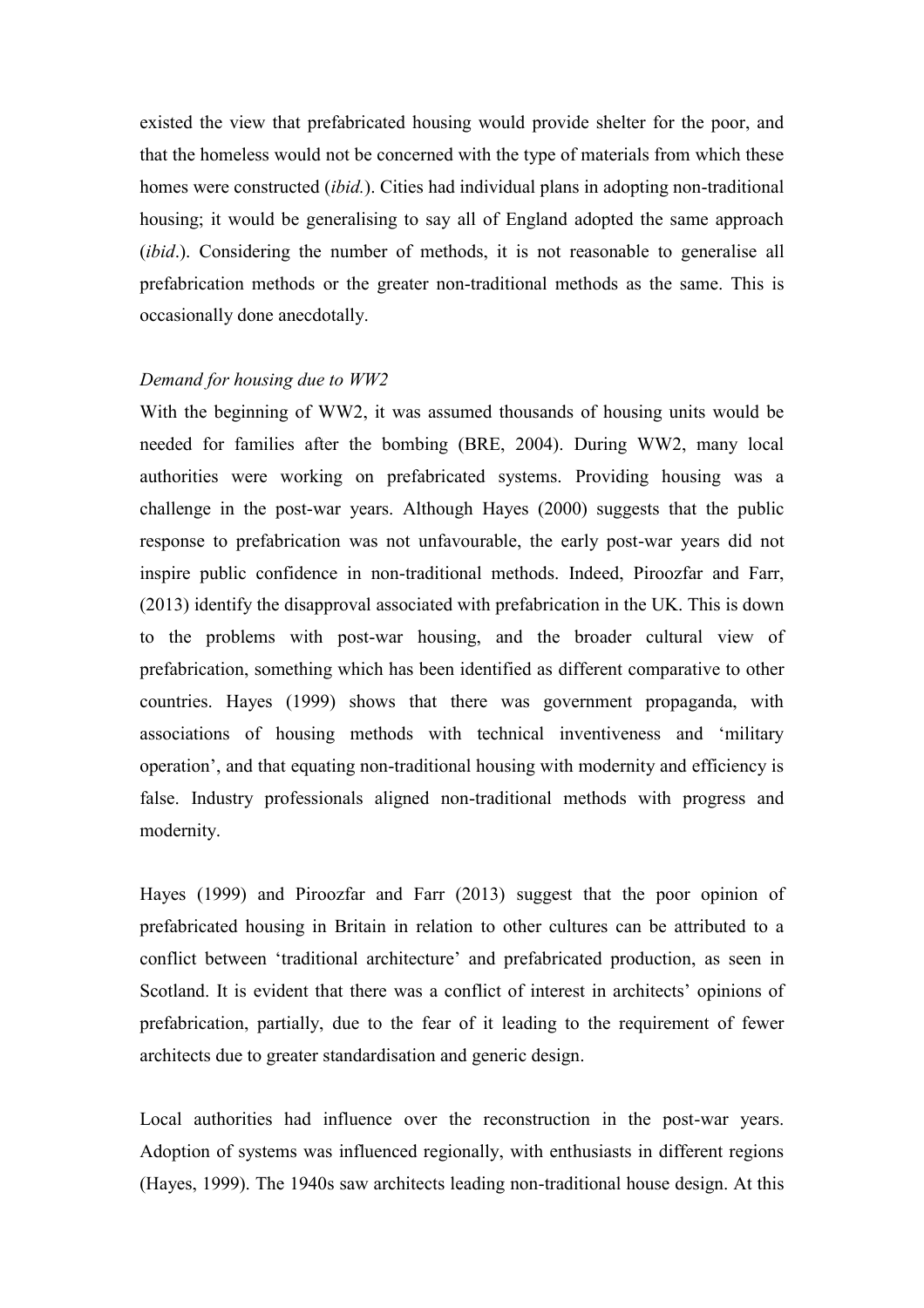time BISF (British Iron and Steel Federation) housing became prominent (BRE, 2004). The selection of the best prefabricated housing systems was undertaken through the construction of prototypes and then reducing these by selecting the best for wider-scale use. The most widely produced non-traditional house in the 1940s was BISF, designed by Gibberd, 36,546 were supplied (Hayes, 1999).

#### *The complexity of prefabricated housing*

Both McKean (1995) and Piroozfar and Farr (2013) describe a conflict between aesthetics/architecture and manufacturing/production. Hashemi (2013) also describes the aesthetic issues, particularly associated with cladding prefabricated systems. In Scotland, McKean (1995) describes how prefabrication was preferred in the post-war years, but how this interfered with a more national form of architecture.

BRE (2004) identifies how dramatic interventions in the course of history rarely have the expected effect. The development of housing from 1918 to 1945 is multi-layered and should not be judged simply in reflection but in the context in which it was situated. The considerable demand, limited time, lack of resources and Britain's war involvement must be considered.

#### **Prefabricated housing from post-WW2 to 1959**

Phases of increased use of prefabrication have typically followed "*periods of economic uncertainty, profound demographic change and technological advances*" (McGrath and Horton, 2011: 245), such as the period following WW2. There were a substantial number of technological innovations particularly evolving in prefabricated housing after WW2. Technological innovations are described by Smith (2009) as a reflection of sociocultural innovation. Prefabricated housing after WW2 was influenced by multiple factors. Domestic construction was generally limited through controls on both building materials and taxes on site development (English Heritage, 2011).

#### *Accommodation, material and skills shortages*

A significant shortage of accommodation during (English Heritage, 2011) and after WW2 (BRE, 2002) resulted in an extensive market demand for housing. This contributed to the adoption of the mass production philosophy (Piroozfar and Farr,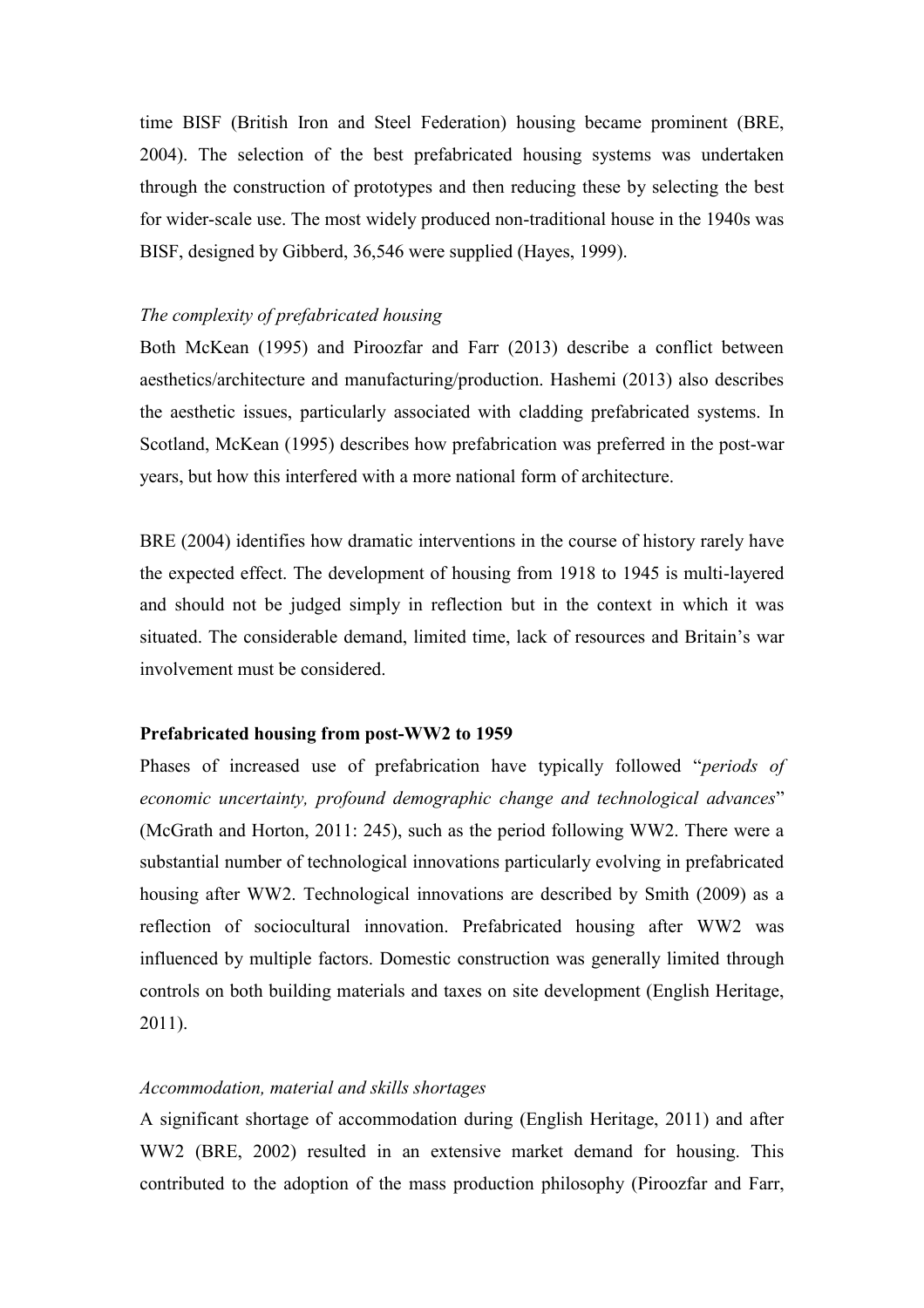2013). There was a political drive for structural economic change, and the efficiency of industry was perceived as the method of providing this (Hayes, 1999). Churchill announced that prefabricated housing would be delivered and erected using 'exceptional methods' in a military-like operation (Hayes, 1999). Aware of the positive propaganda of delivering homes to returning soldiers (Gay, 1987), he promised over half a million prefabricated houses in 1944 (English Heritage, 2011), but just 156,623 single-storey prefabricated houses in eleven standard government designs were actually constructed in 1944 (English Heritage, 2011). Four types of prefabricated bungalows with a design life of ten to fifteen years included Arcon (38,859 units), Uni-Seco (28,999 units), Tarran (19,041 units) and Aluminium (54,000 units) (Hashemi, 2013). Many of these lasted beyond their original design lives (*ibid.*). The Government also set objectives for the provision of separate dwellings for any families wanting one, in addition to recommencing the slum clearance which started prior to WW2 (BRE, 2002). Demand for housing was high.

The shortage of materials and skilled labour had some effect on the uptake of nontraditional housing (English Heritage, 2011; Hayes, 1999). Not all materials were in limited supply – although softwood timber was in limited supply (English Heritage, 2011) further exacerbated by restrictions placed on timber imports by the government in an attempt to improve national economy, there was a surplus of steel and aluminium (BRE, 2002). Material shortages were apparent during the period immediately following the war when timber was often dimensionally smaller than that used prior to WW2 (McIntyre and Stevens, 1995). These shortages were considered to be less of a problem than shortages in skilled labour (BRE, 2002; McIntyre and Stevens, 1995). The skilled labour needed for traditional construction was to be supplemented by the labour and capacity of the industrial sector, which had excess capacity following the end of WW2 (BRE, 2002). The 'excess capacity' of industry facilitated the development of prefabricated systems. Development was also driven by the popularity of the flexibility a number of these systems could offer the occupants in relation to the layout for current and future needs (Schneider and Till, 2007). There were also shortages of mechanical plant during and after WW2, which resulted in the need for 'rigorous planning' and an allocation system (Hayes, 1999: 286), and therefore, systems minimising the need for or reliance on such plant were beneficial.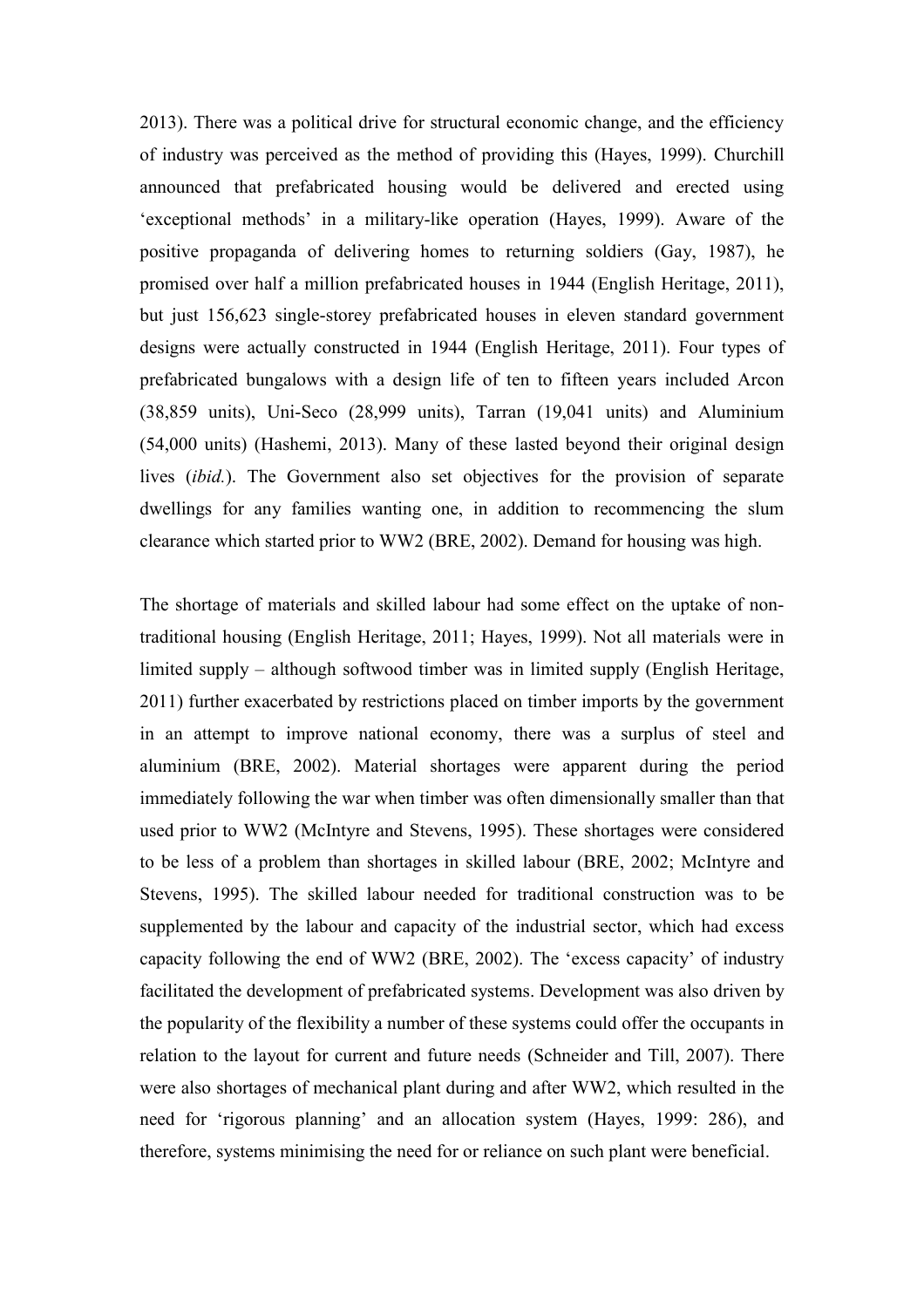#### *Temporary and long-term solutions*

Prefabrication, particularly during WW2, has been suggested as being based on shortterm thinking and administrative failure in parallel with political drive, high visibility and due to the need for a solution in the context of limited resources (Hayes, 1999). Although some systems were designed to provide a temporary solution, most were originally designed to provide long-term housing (BRE, 2002). Solutions were based on scientific research, which was more weighted against traditional construction methods (Hayes, 1999). Profit, self-promotion and fashion within architecture also had an influence on the use of prefabricated housing, whereas local authorities were granted little autonomy in relation to local housing policy (Hayes, 1999).

#### *Support and resistance for prefabrication*

There was resistance amongst the site staff immediately after WW2 (Hayes, 1999), which in parallel with specialist plant shortages resulted in the reduced uptake of prefabricated systems and methods (Hayes, 1999). Post-WW2 domestic construction was also influenced by the availability of large sheets of plate glass and of central heating (English Heritage, 2011). Other innovations included the use of separate claddings such as brick; and 'volumetric' systems - where whole accommodation units were prefabricated in a factory before being assembled on site (McIntyre and Stevens, 1995). New construction was also affected by the absence of live-in servants (English Heritage, 2011); new houses did not require space to accommodate servants. A significant increase in prefabricated housing systems was seen immediately after WW2, which included timber framed housing, a significant proportion of which were imported (BRE, 2001; McIntyre and Stevens, 1995).

Non-traditional housing was heavily subsidised by the Government until 1947 (Hayes, 1999). After this, it often failed to compete economically with traditional forms of construction (*ibid.*). By 1947, those who assessed and approved system building, known as the BURT Committee, disbanded, but had recommended over 100 non-traditional systems for development (*ibid.*). BURT had favoured prefabricated systems using concrete and steel materials in the face of timber shortages, but by the mid-1950s such shortages were less significant (UWE, 2014), with the controls over timber were lifted in 1953 (BRE, 2001).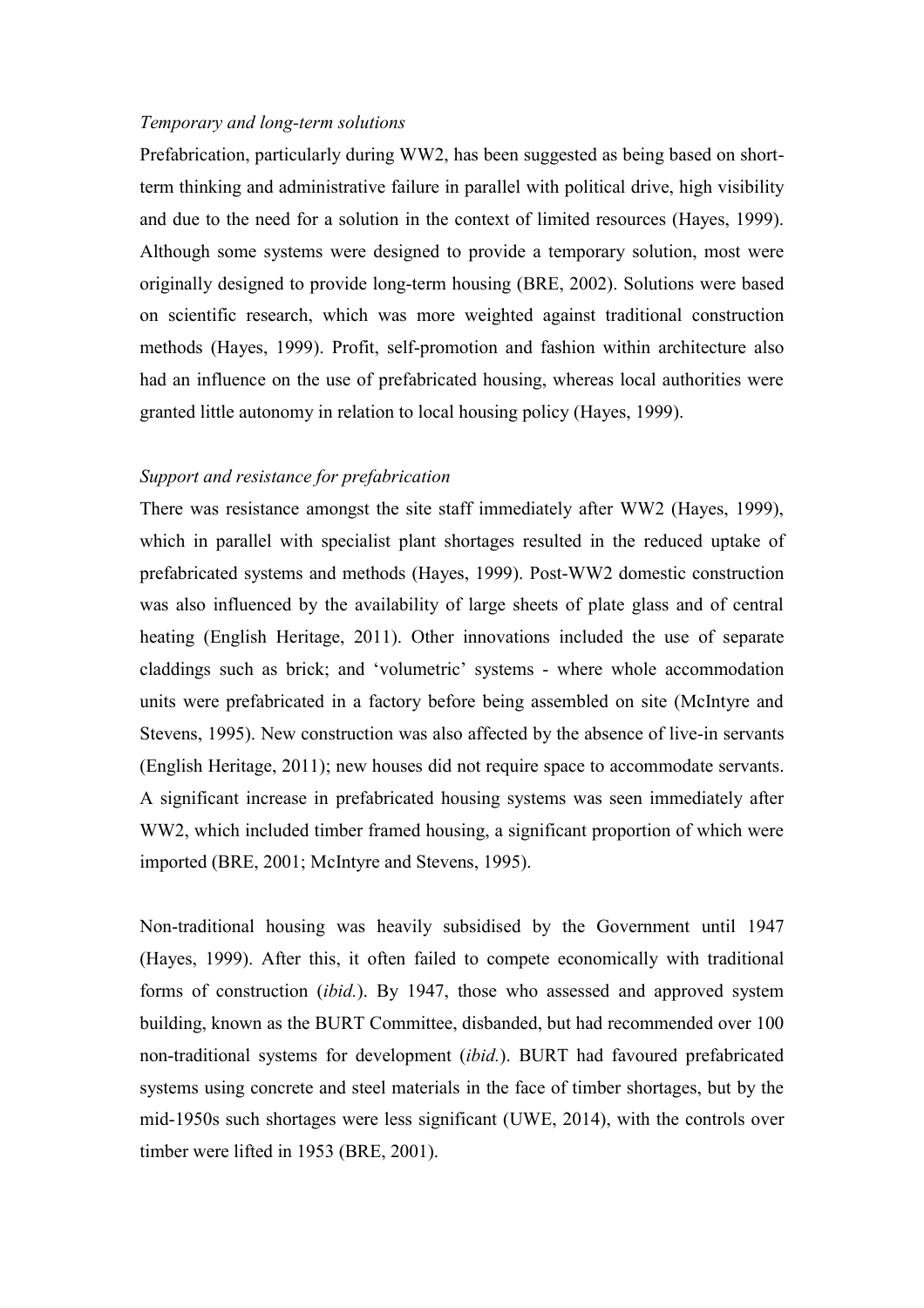Public reaction to these non-traditional systems in the 1940s was not unfavourable (Hayes, 1999). The initial and continued popularity of the temporary bungalow Hayes (1999) attributes to the modern conveniences it provided; its visible cottage style; and its private outdoor space. Such systems were also promoted by the media, particularly in the architectural press (*ibid.*). Policy makers have also been reported as viewing traditional construction methods as unfavourable because they were considered 'crude' and 'dirty' (Hayes, 1999). Despite this, many local authorities found the aesthetics of modernist, non-traditional housing unacceptable, thus brick clad or rendered systems were often favoured (*ibid*.). However, these early post-WW2 systems mostly contained a limited level of thermal insulation in the walls (McIntyre and Stevens, 1995) and some local authorities encouraged local councillors to vote against non-traditional systems for their poor thermal and sound performance, and due to condensation issues (Hayes, 1999). Despite this, local authorities had limited autonomy regarding housing strategies, and those permitting the construction of nontraditional systems in their jurisdiction could be granted bonus allocations in the 1950s from the government, justified on the basis of labour savings (*ibid.*). These systems could also be promoted by deferring planning applications for traditional housing construction (*ibid.*).

By the 1950s, the visibly modernist systems of the 1940s had fallen from favour (Hayes, 1999), instead, there was a reverence for materials and the use of 'natural' architecture, the use of large windows and a mixture of materials (English Heritage, 2011). By the 1950s, the most widely manufactured non-traditional system in the 1940s – the BISF house, had been designated by government officials as 'uglier' than traditional housing (Hayes, 1999). Scepticism regarding non-traditional construction methods was visible at all levels of the built environment and the public (*ibid.*). The construction of non-traditional housing was blighted by site delays, the inability to stay within expected costs, an inability to estimate realistic on-site man-hours, and poor finishing contributed to a poor image of this form of construction (*ibid.*). The Government, however, continued to promote non-traditional construction (*ibid.).* In parallel with the redevelopment of the city centres, there was also a drive towards high-rise construction from the mid-1950s onwards (BRE, 2002). However, although with much enthusiasm and confidence from the promoters of industrialised housing systems, a large proportion of the public remained suspicious of these systems. These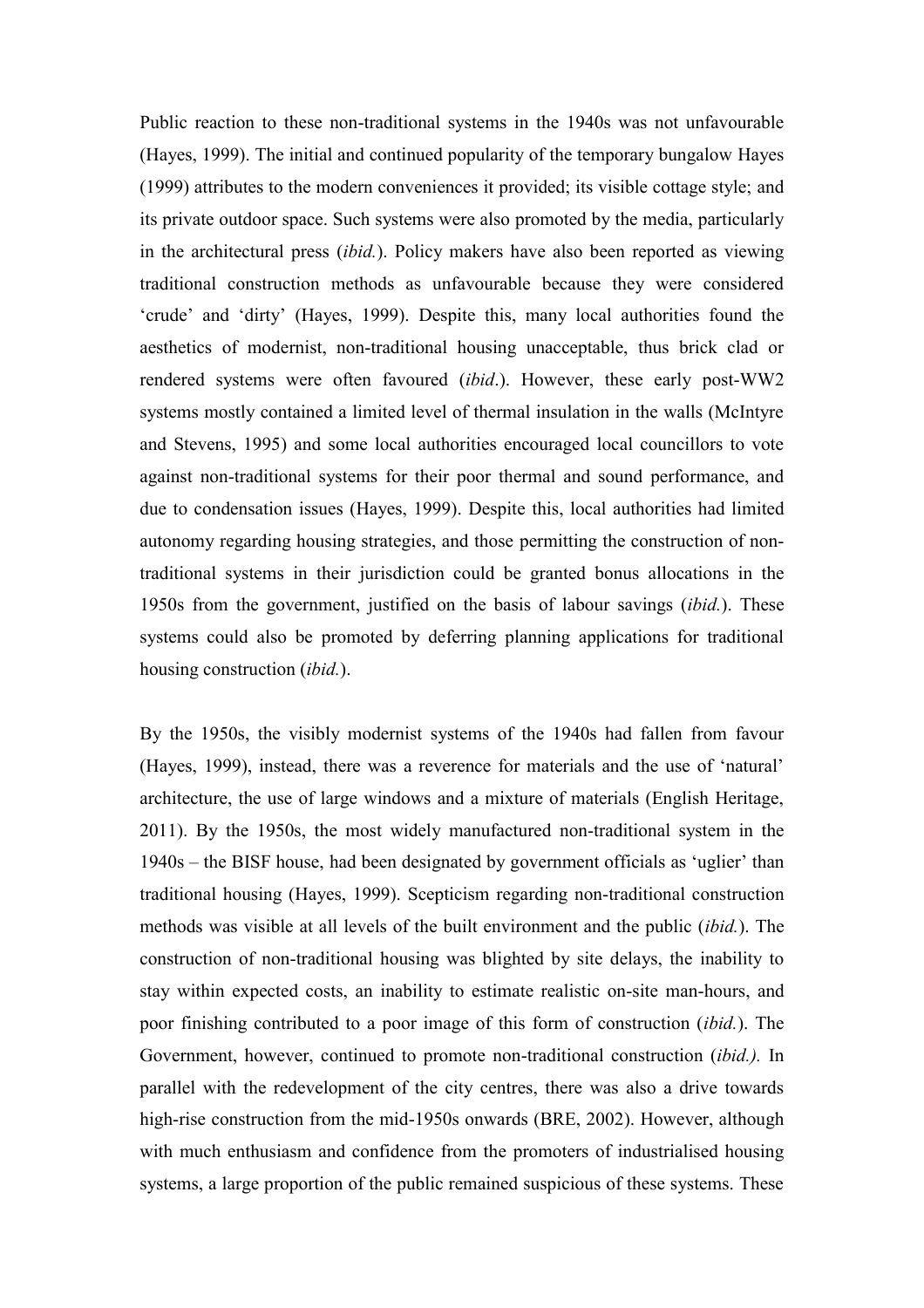suspicions were heightened after the collapse of the large panel system, Ronan Point in 1968, resulting in changes to the structural legislation, such as regulations relating to the mechanical connections between prefabricated structural components (Peason and Delatte, 2005). Although a high rise example, Ronan Point was one example of prefabricated construction dramatic failures fostering mistrust and suspicion amongst the public in prefabricated construction more generally. Although prefabrication was successfully used during the 1950s and 1960s for a variety of building types, it has been acknowledged as catalysing social issues and resulting in structural issues in the residential sector (Piroozfar and Farr, 2013). Similarly, the reputation of off-site technology was damaged by the need to demolish the CASPAR II development in Leeds in 2007 (McGrath and Horton, 2011) as a result of structural issues.

## **Prefabricated housing in the 1960s, '70s and '80s**

During the 1940s, '50s and '60s there was a shift towards industrialised buildings within the construction industry (BRE, 2002). Modernization and non-traditional methods founded on the philosophies of Bauhaus, an art and design school founded in Weimar in 1919 by Walter Gropius (1883 – 1969) (Dominiczak, 2012; Periton, 1996), contributed to a 'factory manufacturing methodology', particularly in social housing (Hayes, 1999). The modern movement has been suggested as making 'headway' for manufactured buildings, which were perceived as synonymous with 'progress' and 'modernity' (Hayes, 1999). From the 1960s and throughout the '70s, volumetric construction was used, employing prefabricated construction in the form of frames (timber or steel) or concrete 'boxes' (BRE, 2002).

A number of volumetric construction systems were used into the late 1970s and early '80s (BRE, 2002). Systems such as crosswall construction fell out of favour by the mid-1960s as this form of construction, which uses masonry for the gable and party walls and a timber infill panels, was slower to erect in comparison with 'pure' timber frames (UWE, 2014). This was further catalysed by the introduction of the Building Regulations in 1965 in the UK, which resulted in the replacement of local bye-laws which had restricted the use of timber for party walls and cladding. Timber framed construction was used particularly by local authorities from 1965 due to the comparative ease of construction, the flexibility this form of construction afforded, and the popularity amongst occupants for the functionality of the properties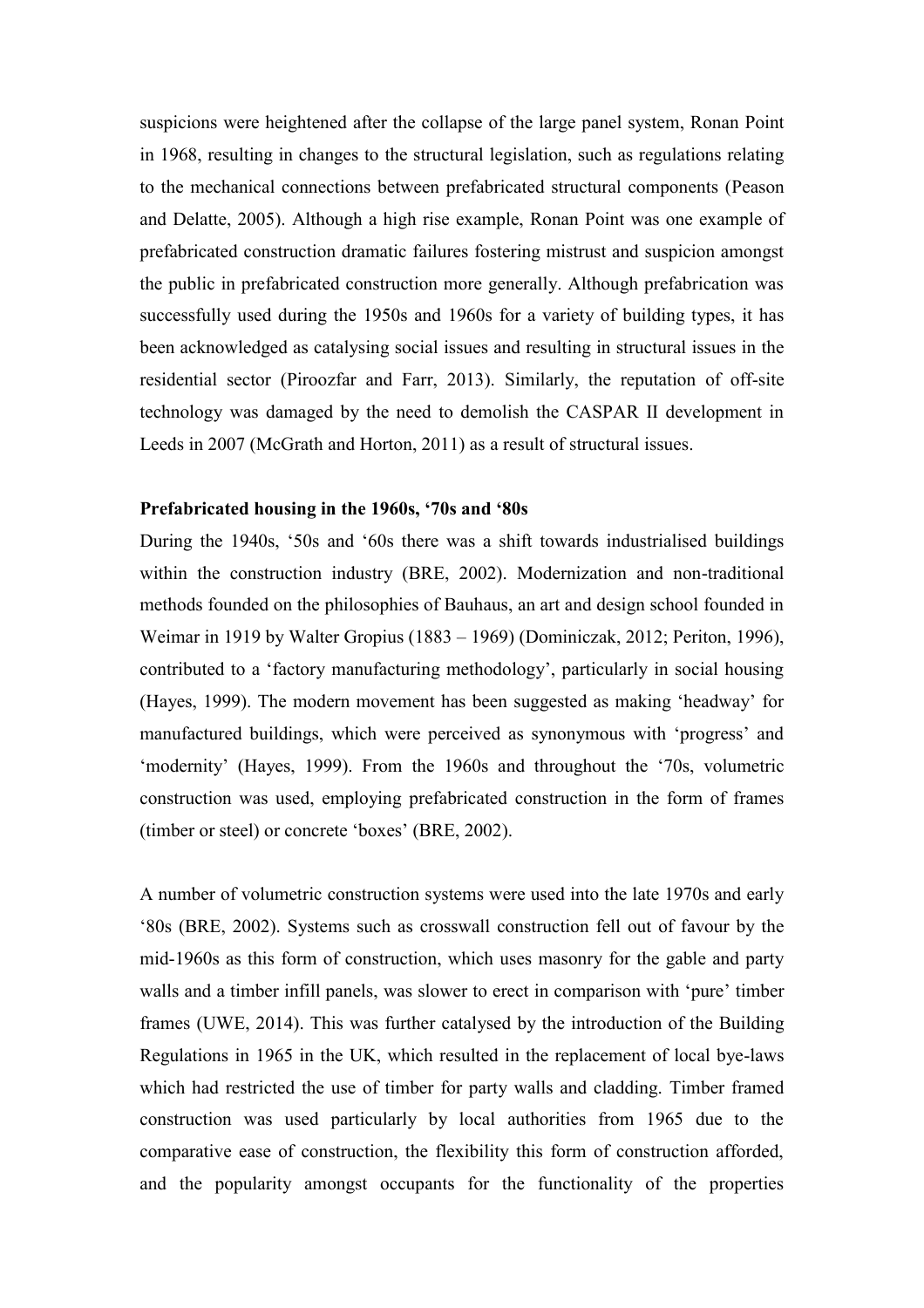(Keyworth, 1984). O'Neill *et al.* (2015) reports the use of British systems and expertise in Ireland in the 1960s.

#### *Modern timber frames*

During the 1970s and '80s, timber-framed systems such as modern platform frames came to dominate making up a third of the market (BRE, 2002). Private housing developers typically had not previously adopted system build technology but started adopting timber frame construction in the latter half of the 1970s as a result of the financial constraints ensuing from high interest rates and the problems associated with this (Keyworth, 1984). Timber frames were broadly identical aesthetically to traditional construction and were therefore more accepted by speculative developers (Hashemi, 2013) and the public. Additionally, in comparison with traditional construction, they were quicker to erect, enabled cost savings on elements such as foundations due to being a lighter form of construction, were cheaper, had a lower Uvalues, and required fewer on-site man-hours (Hashemi, 2013), all significant benefits in the context of 17% interest rates. Adverse media coverage through an episode of World in Action in 1983 resulted in a downward turn in its use in England and Wales, although BRE research has since been unable to evidence the assertions of the media (BRE, 2002) that there were concerns regarding the water tightness and robustness of such systems (Lovell (2007) and was even discussed in the House of Commons (Hansard, 1983). In contrast, in Scotland, timber-frame construction remained a significant proportion of new housing starts at around 40% (Cavill, 1999).

#### **Prefabricated housing from the 1990s to the Present**

Resistance and suspicion from the public relating to innovations in the construction industry, where housing deviates from a traditional appearance has been attributable to the negative associations with post-WW2 prefabricated housing (Edge *et al*., 2003). These negative attitudes were based broadly on the quality of the building materials and the poor workmanship of this form of construction (Parliamentary Office of Science and Technology, 2003) during the post-WW2 period. However, prefabrication became a key aspect encouraged by the Government as a result of the Latham Report in 1994 and the Egan Report in 1998 (McGrath and Horton, 2011), and again after the publication of the Barker Review in 2003. The Barker Review resulted in the Government encouraging Modern Methods of Construction (MMC) to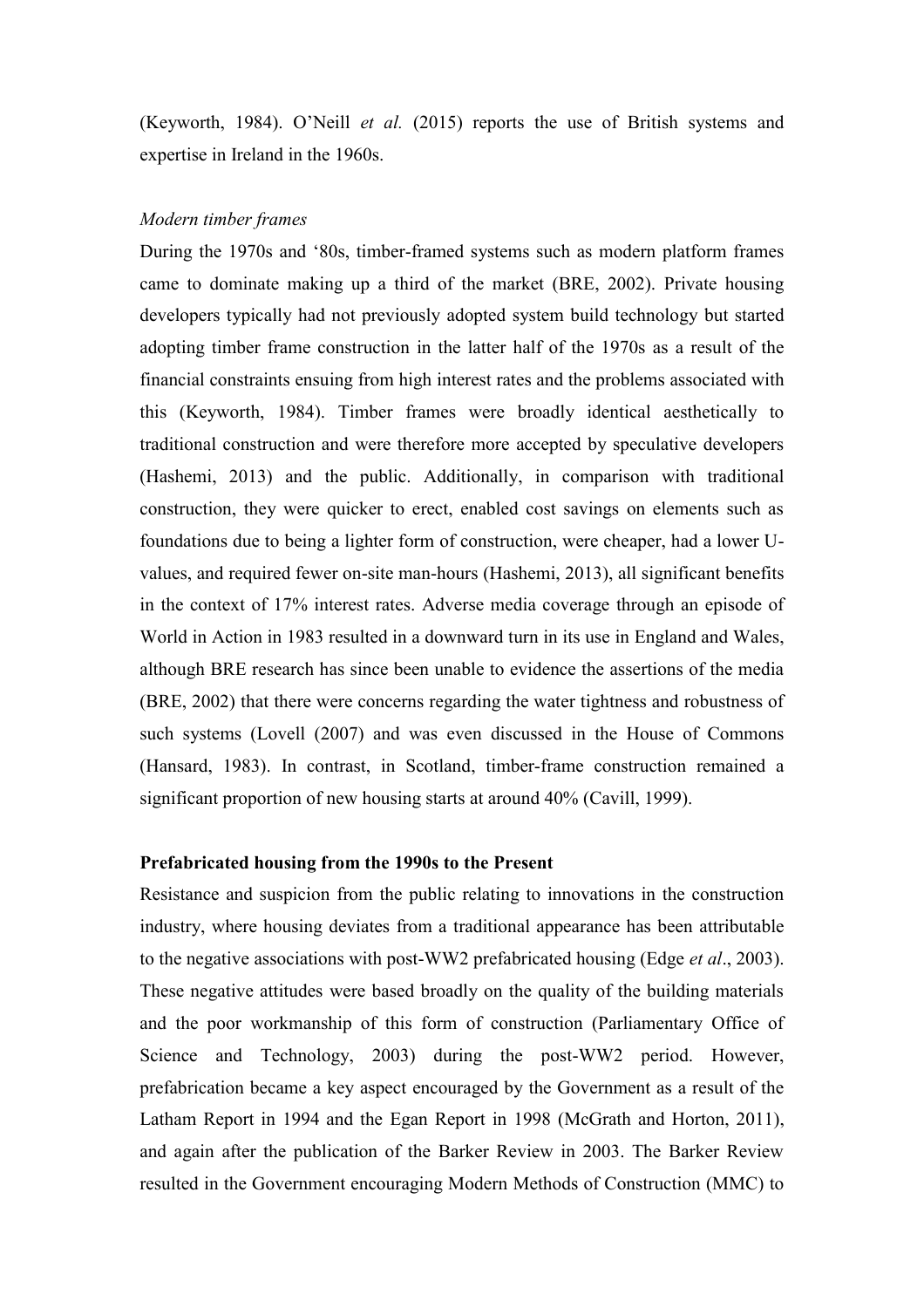help produce the quantity of quality housing needed in the UK (Pan *et al.*, 2008; Parliamentary Office of Science and Technology, 2003), with the introduction of policy promoting this form of construction in 2004 (Lovell and Smith, 2012).

The term 'MMC' is described in the literature as referring to a range of construction methods (Marshall *et al.*, 2011; Kempton and Syms, 2009). It is a term that incorporates a range of off- and on-site construction methods (Danby and Painting, 2007), which was first applied in the UK (Steinhart *et al.*, 2013). Although it refers to construction methods different from traditional construction (e.g. brick/block walls) (Kempton and Syms, 2009), it has also been referred to as non-traditional, modular construction, off-site manufacture, and prefabricated construction (*ibid.*). In the UK the phrase 'MMC' is used in preference to 'prefabricated' systems to avoid the stigma attached to the latter term (Steinhart *et al.*, 2013; Lovell and Smith, 2010), the UK Government promoting the term 'MMC', stressing the high quality and durability of these systems (Lovell, 2007). In this paper, the term MMCs refers to off-site MMCs. The intention of the industry using the term MMC was in order to reflect the technical improvements of prefabrication, and to incorporate both on and off-site construction methods (Parliamentary Office of Science and Technology, 2003).

The adoption of MMCs or modular housing amongst housebuilders has been recognisably slow (Rahman, 2014; Pan *et al.*, 2008), although it is predicted to increase in light of the pressures on the industry "*to improve quality, time, cost, productivity, and health and safety*" (Pan *et al.*, 2008: 56). The additional drivers for the development of MMCs included "*political, economic, social, technological and environmental factors*" (Pan *et al.*, 2008: 57). MMCs are thought to be capable of achieving higher building standards, and thereby deliver higher building performance (Piroozfar *et al.*, 2012). It has been considered to have the capability to provide affordable, efficient construction (Lovell and Smith, 2012). The improvement in performance comparative to traditional masonry construction, however, is difficult to evaluate (Piroozfar *et al.*, 2012). Further, there is some debate over whether MMCs provide the 'environmentally friendly' construction methods (Piroozfar *et al.*, 2012) necessary in the face of the current drive for low carbon housing.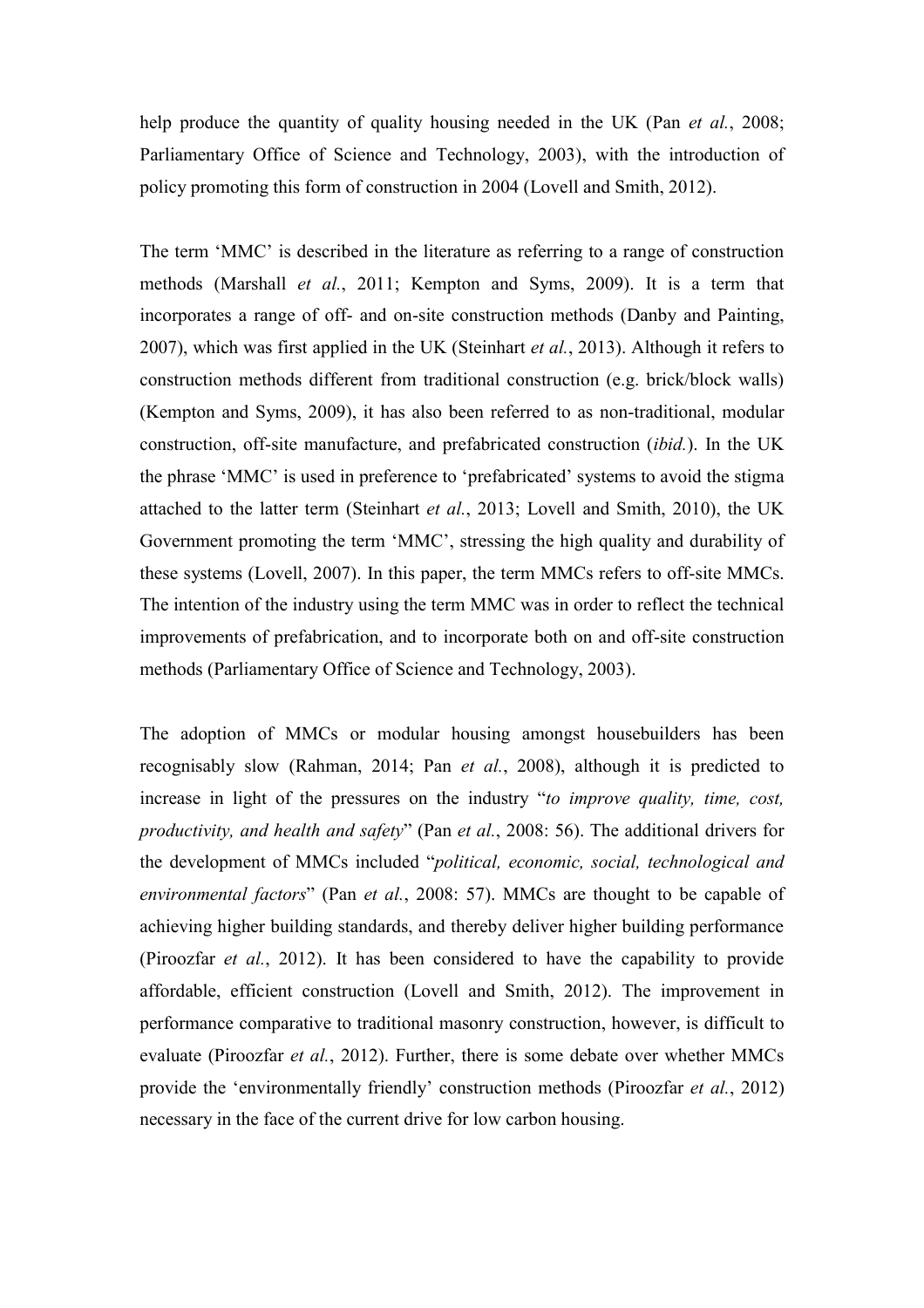One of the main advocates of MMCs has been the Government (Pan *et al.*, 2008). However, government influence has been more effective in social housing than the private housing stock, with no direct incentives for those constructing private housing to adopt MMCs via planning and building regulations (*ibid.*). Some of the larger private house builders have, however, invested in MMC factories, thereby increasing production (*ibid.*). Holden (2008) suggests that the only apparent 'drawbacks' of such technology is perception alone, which is suggested by Kempton and Syms (2009) as grounded in cultural differences with 'other countries' seemingly more accepting of MMC construction in the residential sector. Indeed, Rahman (2014) highlight that MMCs have been used on a wider scale in Germany and Scandinavia, and in Japan, 40% of its new housing are constructed using MMCs. Although this perception barrier is also identified elsewhere in the literature (e.g. Kempton and Syms, 2009; Pan *et al.*, 2008), the literature highlights a number of additional barriers to MMCs. This includes higher capital cost and the difficulties in achieving economies of scale (Azman *et al.,* 2012; Pan *et al.*, 2008), perceived performance, investment agenda, and customer expectations (see Kempton and Syms, 2009 for a summary of these barriers). Overall, industry professionals' experiences of non-traditional construction have "*made them feel negative towards MMCs*", extending to design, maintenance, and impact of tenants on the longevity of MMCs (Kempton and Syms, 2009, p.42). Rahman (2014) also identify barriers such as cost-related issues, skill and experience, motivation and culture, design standards, market demand, industry-related issues, flexibility, and project-specific issues such as on-site space limitations.

As highlighted by Lovell and Smith (2010), although there has been much debate about whether prefabricated housing costs more or less than traditional forms of construction, increasing evidence suggests that prefabrication costs around 10% more than traditional construction initially. Gibb (2001) suggests that, when considering prefabricated components, units are often perceived as more expensive if accounting for factory set-up and overhead costs. However, where the number of units being produced increases, the unit cost decreases significantly (*ibid.*). Where assessing costs based on a lifecycle assessment of two case study properties, Monahan and Powell (2011) suggest that, MMC properties can deliver a 34% reduction in carbon emissions over traditional construction methods.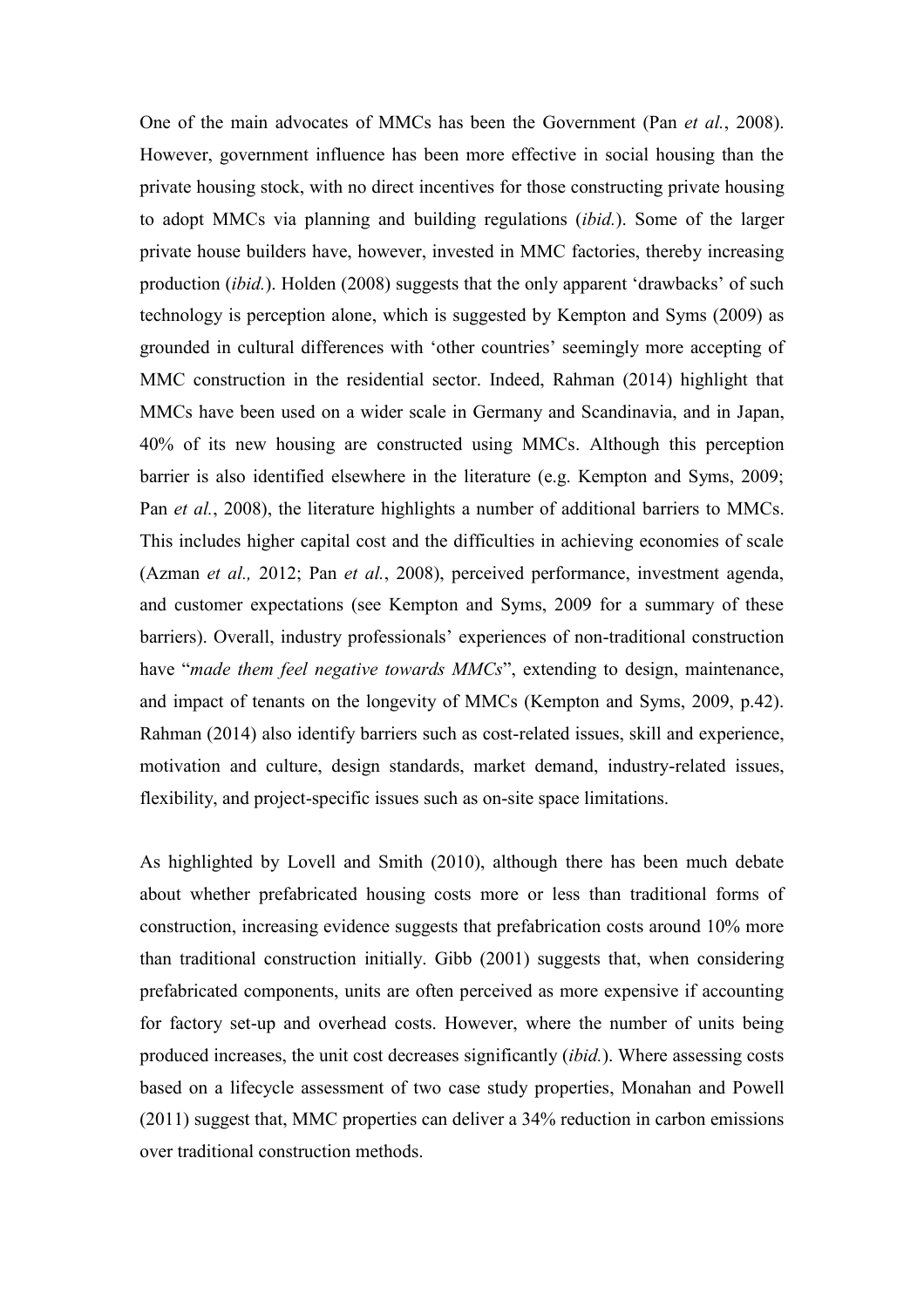#### **Prefabricated housing – Going Forward**

Prefabrication in the form of 'MMCs' has already been applied to achieve high energy efficient performance in new housing (Ross, 2005). Advantages of MMC construction have been identified as improved quality; increased thermal performance and energy efficiency; improved acoustic, thermal and energy efficiency performance; and a reduction in post-construction snagging and defects (Kempton and Syms, 2009). In addition to this, a reduction in waste, defects, time, costs, health and safety risks, environmental impact alongside improvements in profits, predictability and life performance have been emphasised by Rahman (2014). However, improvements in life performance have been indicated by Kempton and Syms (2009) as a potential issue in social housing in relation to the longevity of the product and resultant impact on the tenants.

In international research, Linner and Bock (2012) describe Europe as being behind Japan in the industrialisation of prefabricated housing. British prefabricated housing has a significant gap to close if it is to reach the production capacity and good reputation of Japanese prefabricated housing. It is also evident that Japanese prefabrication benefited from Lean production practices (*ibid*.); with lean being a central topic of the British construction industry in recent years with technical and academic publications, it is probable that lean and prefabrication will intertwine in future due to the nature of prefabrication, and the housing demand. As the development of technology such as three-dimensional printing continues, the application of this to construction has already started, from architectural models (Dimitrov *et al*., 2006) to larger components, and even structures (Buswell *et al*., 2007).

### *Prefabrication is not 'new'*

It should be noted that prefabrication has been branded 'new' many times. According to Schneider and Till (2007) there was a belief which started in the 1930s and 1940s which continues to the present day that prefabrication and emerging technologies were capable of providing mass housing. Hashemi (2013) compares modern enthusiasm with prefabricated housing to that to the twentieth century and suggests history is repeating itself with supporters of prefabrication claiming the advantages;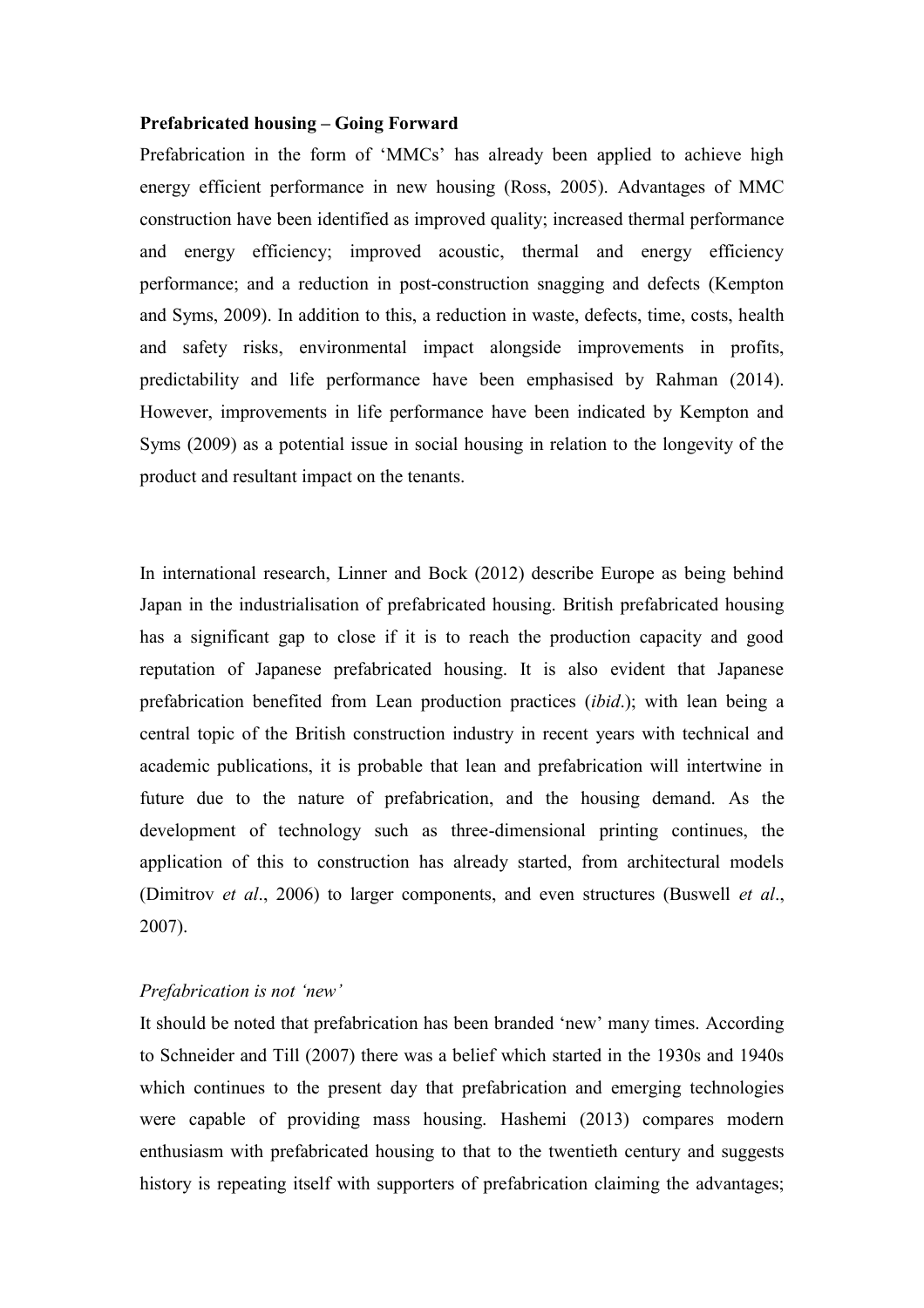which are similar to that of the past. The author also identifies the low public confidence due to the past mistakes, and in relation to the future planning of prefabricated housing, asks: what are the long-term quality and costs of developments?

# **Discussion**

Prefabrication is often associated with timber. The use of timber to make prefabricated housing in the  $12<sup>th</sup>$  century is interesting, and the work of researchers to identify the origins and classifications of crucks is research that will continue. There is a broad existing academic literature here.

In the literature reviewed there was little found covering the period between 1624 and 1800. However, the export of prefabricated units is interesting and would be an interesting area of academic research in Construction History.

The progression of prefabricated housing between 1800 and 1918 was interesting. With technology and the development of systems, we get closer to the standardised and industrialised prefabrication we see today. The use of corrugated iron is well documented.

The academic and grey literature, documenting the evolution of prefabricated housing between the World Wars is substantial. The BRE has significant literature on this. The importing of housing and technology was interesting in this period. The demand for housing is well charted. It was in this period that failures to deliver housing led to protest against social housing, and ultimately stigmatisation. There were also objections to the aesthetic of such housing. This is a significant topic for research, more for Architectural History than Construction History. The topic of traditional versus prefabricated housing is a topic talked about today. Considering the vagueness of 'traditional', given what was reviewed, the meaning of what is regarded traditional is a topic for further discussion. The lifespan of the 'temporary housing' should also not be simply categorised as poor construction.

There were significant innovations in delivering houses, regardless of other factors. Overall, the delivery of housing between wars is well documented by the BRE, other organisations, and academics. It is this period that shows the complexity of the topic.

Delivering housing after WW2 was difficult, and this is documented. Prefabricated housing was deemed inferior to 'traditional' and the aesthetics of prefabricated housing were criticised. Scepticism of non-traditional housing grew and is still influencing thinking.

From the 1960s onwards prefabrication became more industrialised, and volumetric systems were used. The British had significant experience in prefabricated housing at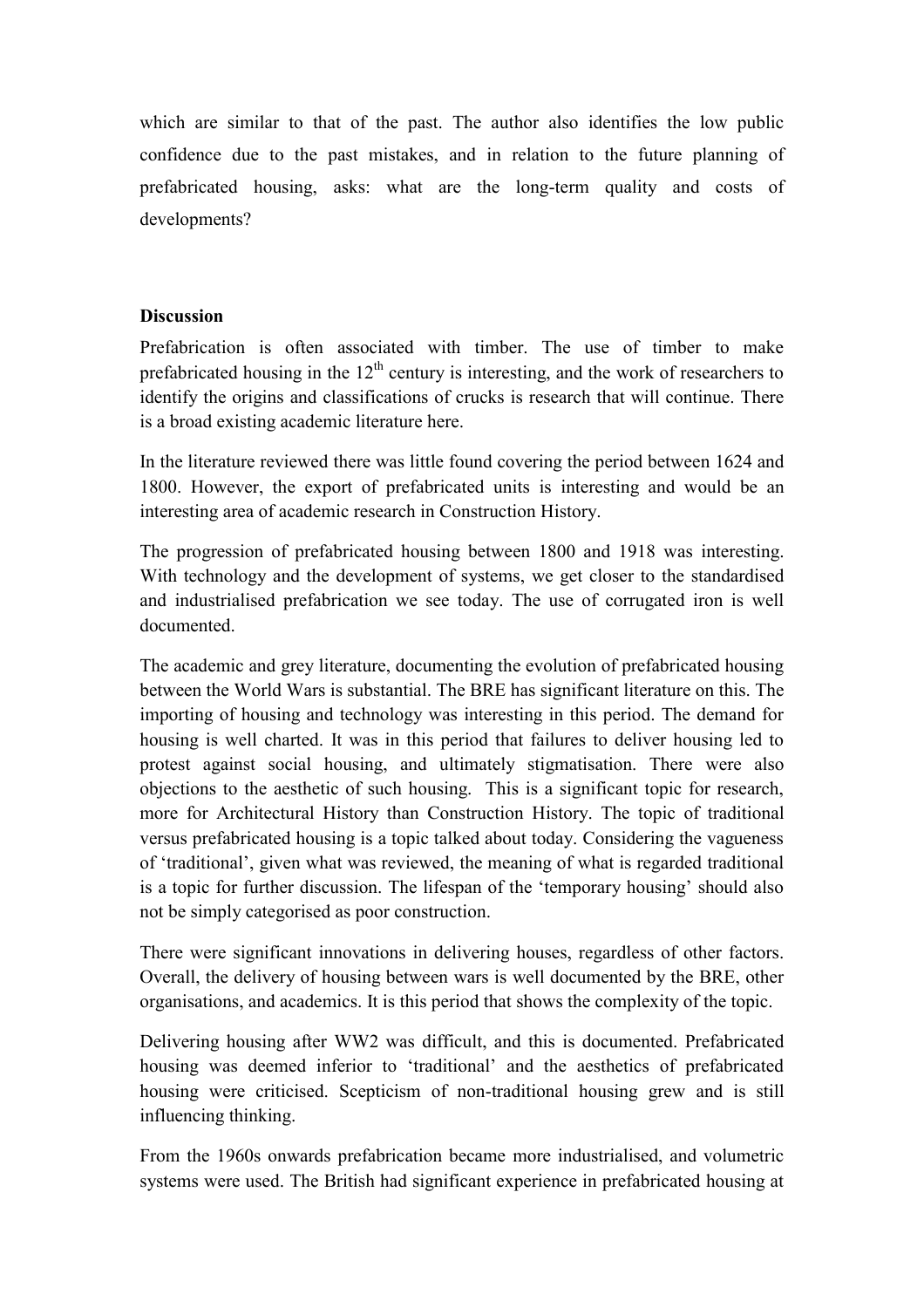this stage and British systems were used in Ireland. The literature here is in-depth, and housing built in this period is now the topic of housing retrofit reports. It is over this period, the authors feel, the definition of prefabricated housing, with other words such as 'modular' and 'volumetric' become interchanged. This will be a topic of debate similar to that of 'traditional' and 'non-traditional'.

Modern Methods of Construction is not a wholly new method to deliver housing. As before, with the war-time demand, these methods will be used to deliver affordable housing. With housing delivery a prime topic in the construction industry, there will be significant indigenous academic research and industry reports produced. There has been a significant body of literature produced covering such methods.

Prefabricated housing is viewed differently internationally. It can be deemed efficient and high-quality, but in Britain, there is still a stigma from past failures.

Going forward it is expected, based on past literature, old arguments will continue to arise: cost and quality of 'traditional' versus that of 'non-traditional', 'traditional' versus 'prefabricated, volumetric, modular'.

Overall there is a broad literature on Construction History topics due to journals, conferences and the work of organisations. From this literature review the level of scholarship generally high. There is a substantial broad literature on the construction technology of housing in Britain. The topic of the evolution of house construction technology is a niche area of Construction History research. This paper was done partly to help other researchers get an overview of the academic and grey literature covering prefabricated housing.

## **Conclusion**

This paper has explored the existing literature relating to prefabricated construction methods in low-rise housing.There is a significant body of academic and technical literature on British prefabricated low-rise housing. There has been significant development of these methods since the  $12<sup>th</sup>$  century, particularly during the Industrial Revolution and the  $20<sup>th</sup>$  century, with further development in the form of MMCs in the 21<sup>st</sup> century. This was influenced by technological advancement, transportation developments, political drive, housing demand, and the availability of labour and materials. The heavy focus on prefabricated methods in the  $19<sup>th</sup>$ ,  $20<sup>th</sup>$  and  $21<sup>st</sup>$ centuries is partially attributable to it being recent, the volume of existing housing in stock and the availability of recorded information. A lot of this stock is now the subject of retrofit.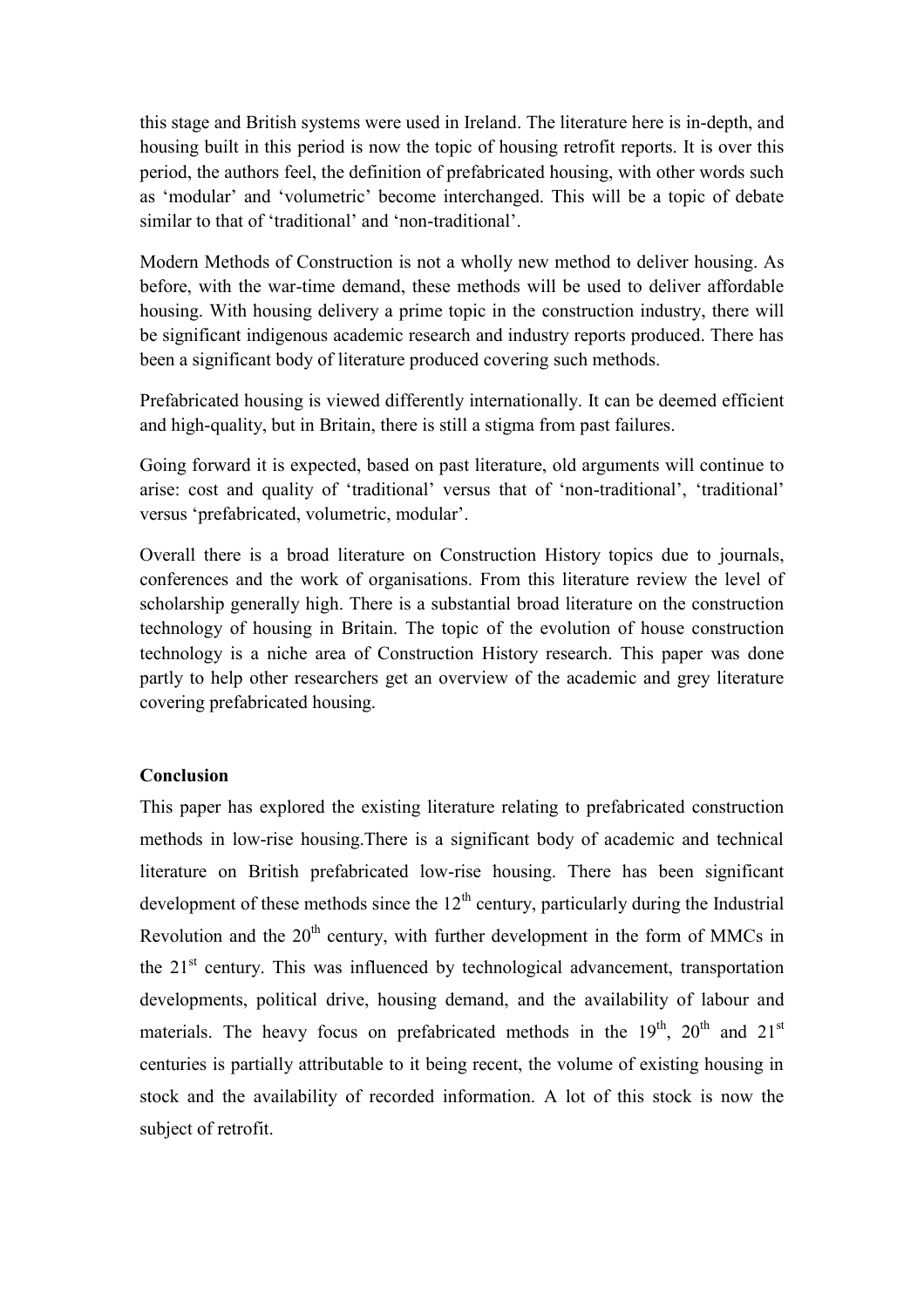Changes have occurred with exporting and importing of systems - prefabricated systems were initially exported from the  $17<sup>th</sup>$  century from Britan to North America and to the British colonies, and then imported to Britain from Scandinavia and Canada in the  $20<sup>th</sup>$  century. This perhaps demonstrates the ease of transportation of such systems, and the potentially wide range of prefabricated construction types across the UK incorporating materials such as timber, concrete and steel.

The popularity of such systems, so popular in places such as continental Europe and Japan, is thought to be influenced by culture, and perhaps indicates the need for a cultural shift in the UK. There have been phases of public and/or professional scepticism of non-traditional housing in the UK. This was particularly seen during the 1950s and 1960s. Due to exceptionally high interest rates in the 1970s, prefabricated timber-framed construction offered advantages such as faster erection over traditional construction. However, negative media coverage in the 1980s on apparent failures or defects in timber-framed systems adversely affected the uptake of this method of construction in England and Wales, but not in Scotland where timber-framed construction remained the methods of a significant proportion of new housing starts.

Prefabricated systems have seen phases of a political drive: from Churchill in the 1920s and post-WW2, the Latham and Egan reports in the 1990s, to the Baker review in the 2000s. These systems have been seen as a method of efficiently delivering the large quantities of housing demanded in the UK. In the 2000s 'prefabrication', alongside other forms of non-traditional construction, was rebranded as MMCs to avoid the stigma attached to the term 'prefabrication'.

Many of the academic and technical papers have different focuses, and suffer literature 'blind spots'. The BRE publications are based on scientific criteria rather than subjective aesthetic preferences and do not consider the view of occupiers or architectural critics. Neither has the cost and difficulties of retrofitting been considered in this literature. However, such systems have been found to perform as well as traditional construction, with some exceptions. Recognising these 'blind spots' is not to criticise the papers or their authors, it is an analysis of the literature. Comparing this present research to that by Hashemi (2013) who undertook similar research, Hashemi (2013) cites a broad literature. However, this was not focused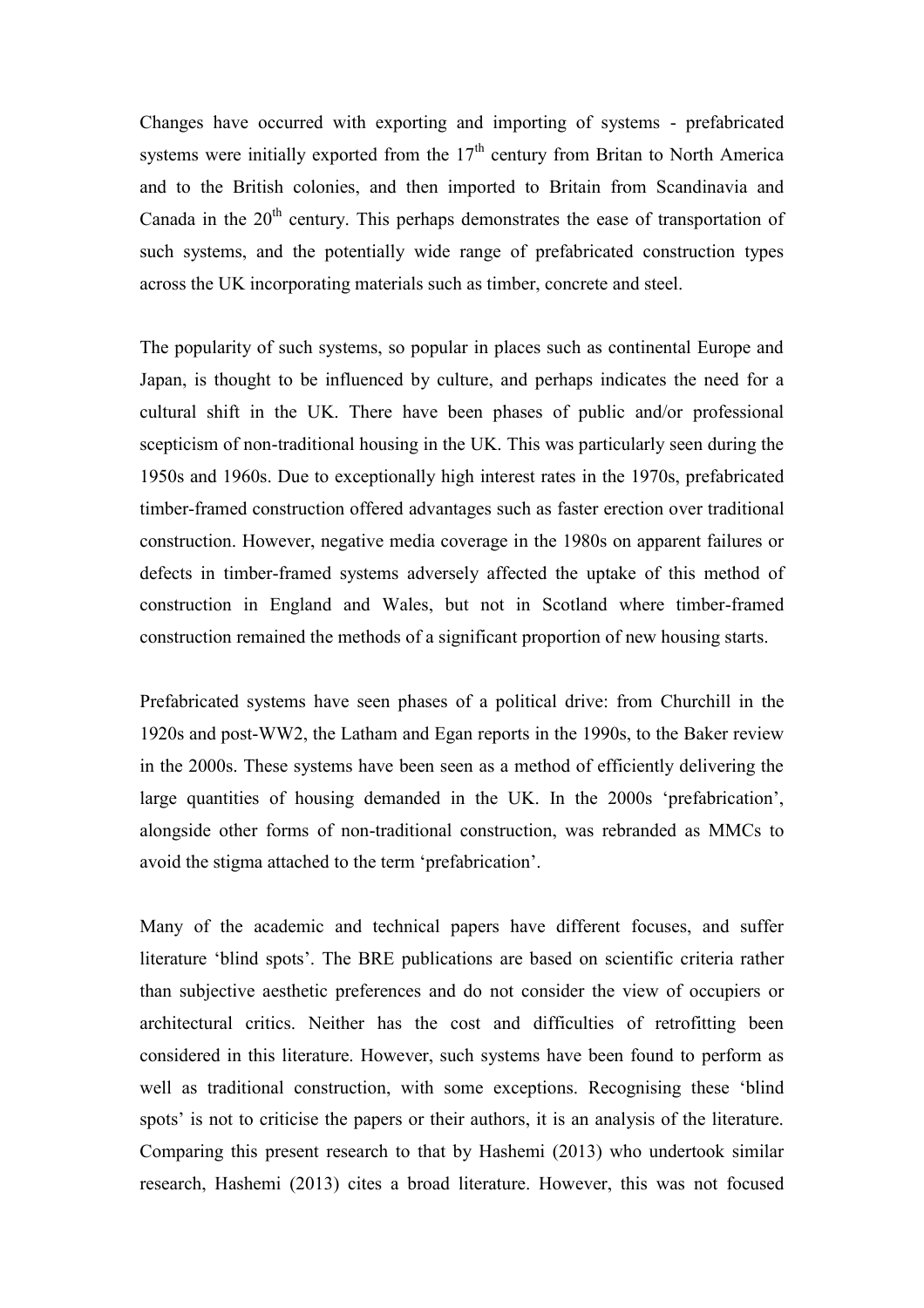specifically on low-rise prefabricated housing. Hashemi (2013) concluded with significant questions regarding quality and cost considerations for future developments. This present paper explored the literature covering the evolution of prefabricated low-rise housing – which covers a broad timespan, providing a chronology and exploration of the literature on the evolution of prefabricated low-rise housing.

This paper fulfils its purpose. This provides a resource to researchers who wish to explore the evolution of prefabricated housing. It should be noted that there are books on specific time periods and longitudinal analysis. Further detailed research could be undertaken by identifying and analysing a specific time period or event.

## *Recommendations for further research*

Construction History is under-researched, as stated in Holt (2015). It is evident that the history and evolution of construction technology are subsequently underresearched. There are many research topics that could be chosen from this paper and the literature referenced. Prefabrication has a long history in Britain, and it was charted in detail in the 1900s. There is ambiguity in its origins, and this will possibly be researched further in the future. There are many time periods which could be selected and explored. However, the history of importing and exporting housing from the 1600s to 1900s requires further study. This is an area recommended for further research. Prior to research, the early exporting of housing to the colonies was unknown to the authors who have significant knowledge of housing. It might also be unknown to other researchers.

#### **References**

Addis, B. (2004), Report on the State of Construction History in Britain, *Construction History: Research Perspectives in Europe*, by Becchi, A., Corradi, M., Foce, F. and Pedemonte, O. Florence: Kit William Books, 2004, 11 – 21.

Aina, L. O. (2000), Grey literature and library and information studies: a global perspective. *International Journal on Grey Literature,* 1**,** 179 – 182.

Ågren, R. and Wing, R.D. (2014) Five moments in the history of industrialized building, *Construction Management and Economics*, 32:1 – 2, 7 – 15.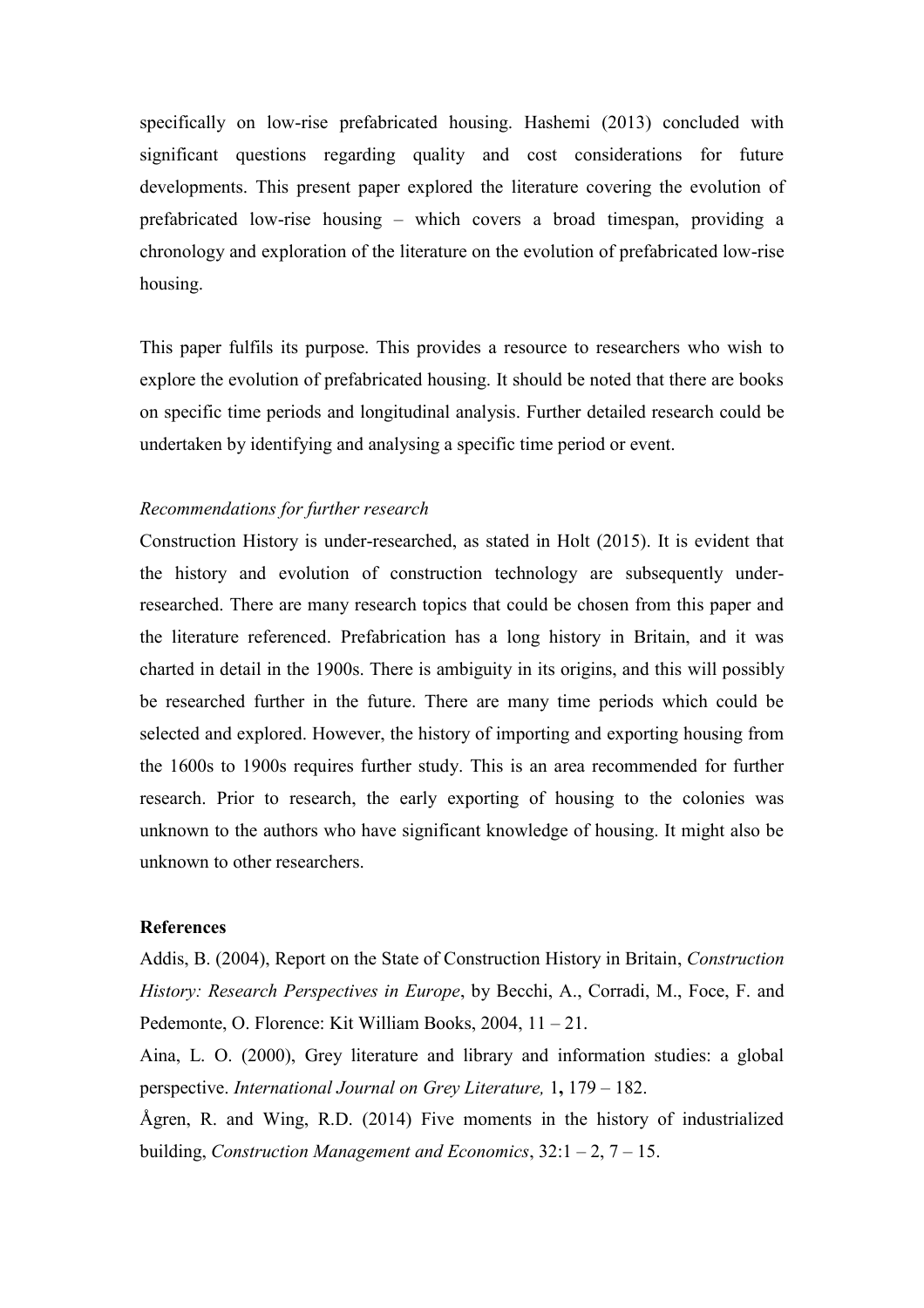Alcock, N.W., (2006), The Origin of Crucks: Innocence Or Naiveté? A Response, *Vernacular Architecture*; 37:1, 50 – 53.

Alcock, N., (2013), A Fourteenth-Century Illustration of a Cruck, *Vernacular Architecture*, 44:1, 28 – 30.

Azman, M. N. A., Ahamad, M. S. S. and Wan Hussin, W. M. A, (2012), Comparative Study on Prefabrication Construction Process, *International Surveying Research Journal*, 2:1, 45 – 58.

Bowen, G.A., (2009), Document Analysis as a Qualitative Research Method, *Qualitative Research Journal*, 9:2, 27 – 40.

Buswell, R. A., Soar, R. C., and Gibb, A. G. F. and Thorpe, A. (2007) Freeform Construction: Mega-scale Rapid Manufacturing for Construction, *Automation in Construction*, 16:2, 224 – 231.

Building Research Establishment (2002), *Non-traditional housing in the UK*, Garston: Building Research Establishment.

Building Research Establishment (2004)*, Non-traditional houses: Identifying nontraditional houses in the UK 1918 –75,* Garston: Building Research Establishment.

Cavill, N. (1999), Timber's back in the frame, *Building*, online

http://www.building.co.uk/timber8217s-back-in-the-frame/4474.article [Accessed 10 January 2016].

Cohen, L., Manion, L., and Morrison. K., (2007), Research Methods in Education, Sixth Edition, London and New York: Routledge.

Concrete Society, (2008), Prefabricated reinforced concrete houses, *Concrete Advice*, 35, Concrete Society.

Danby, A., and Painting, N.J. (2007) Interface problems with volumetric

prefabrication In: *Construction Management and Economics 25 year Conference*, 16- 18 Jul 2007, University of Reading, UK.

Dimitrov, D., Schreve, K., and de Beer, N. (2006), Advances in three dimensional printing – state of the art and future perspectives, *Rapid Prototyping Journal*, 12:3,  $136 - 147$ .

Dominiczak, M. (2012), Translation Art: The Bauhaus, *Clinical Chemistry*, 58:6,  $1075 - 1077$ .

Dunkeld, M., (1987), *Construction History*, 3, 3-15.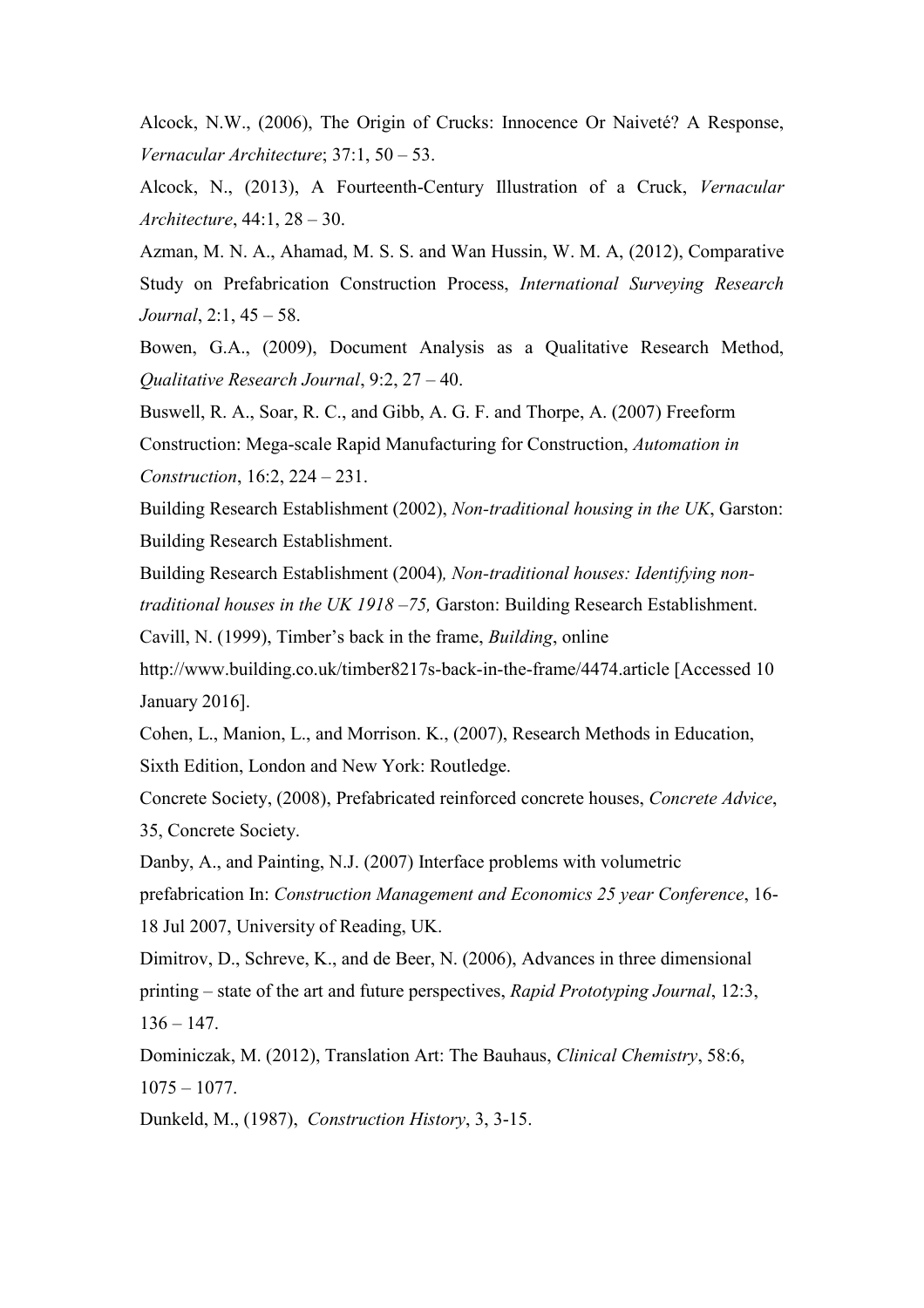Edge, M., Laing, R., Craig, A., Abbott, L. and Hargreaves, A. (2003), *Housing the Future – Key Opportunities and Constraints in New Housing Innovation*, DTI, Online https://www4.rgu.ac.uk/files/housing.pdf, [Accessed November 2014].

English Heritage (2011), *Domestic 4: The Modern House & Housing*, April 2011, English Heritage.

Gay, O. (1987), Prefabs: A Study in Policy-Making. *Public Administration*, 65, 407– 422.

Gibb, A. G. F. (2001), Standardization and pre-assembly- distinguishing myth from reality using case study research, *Construction Management and Economics*, 19:3, 307-315.

Parliament. House of Commons (1983), *Timber Frame Houses*, Hansard Millbank System, 28 June 1983, online

http://hansard.millbanksystems.com/commons/1983/jun/28/timber-frame-houses [Accessed 10 January 2016].

Hashemi, A. (2013), Review of the UK Housing History in Relation to System Building, *Alam Cipta*, 6:1, 47 – 58.

Hayes, N. (1999), Making Homes by Machine: Images, Ideas and Myths in the Diffusion of Non-Traditional Housing in Britain 1942 – 54, *Twentieth Century British History*, 10:3, 282 – 309.

Hayes, N. (2000), Civic perceptions: housing and local decision-making in English cities in the 1920s, *Urban History*, 27, 211 – 233.

Hewett, C. A. (1980), English historic carpentry, Phillimore, London.

Hill, N. (2005), On the Origins of Crucks: An Innocent Notion, *Vernacular Architecture*, 36:1, 1 – 14.

Hill, N. and Alcock, N. (2007), The Origins of Crucks. *Vernacular Architecture*, 38:1,  $8 - 14$ .

Holden, T. (2008), *Industry Insights*, Spring ed., London: TTA Group.

Holt, G. D. (2015), British construction business 1700-2000: proactive innovation or reactive evolution?, *Construction Innovation*, 15:3, 258 – 277.

Kempton, J. and Syms, P. (2009), Modern methods of construction: Implications for housing asset management in the RSL sector, *Structural Survey*, 27(1), 36 - 45. Keyworth, B. (1984), Timber-framed construction, *Structural Survey*, 2:1, 4 – 7.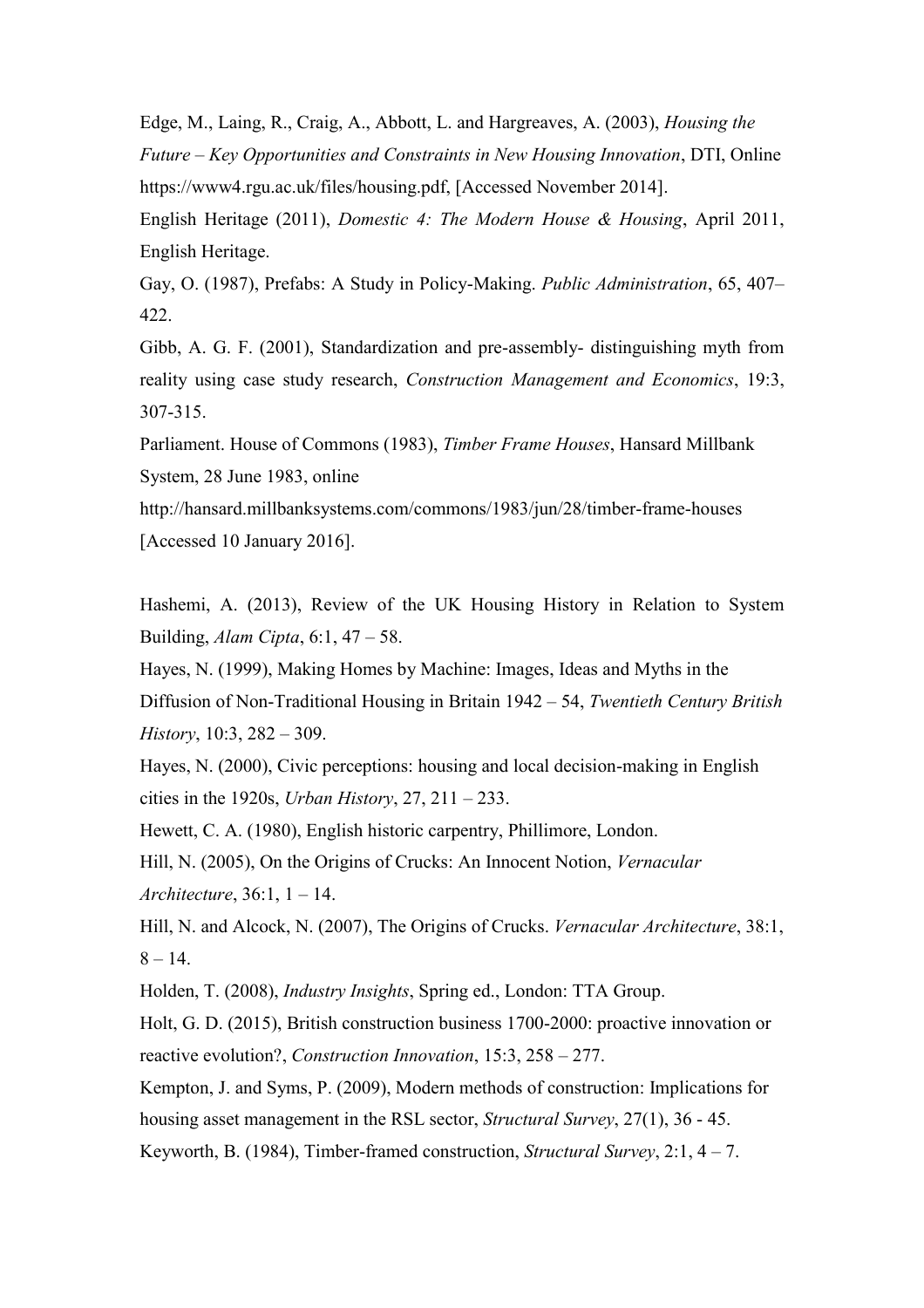Linner, T. and Bock, T. (2012), Evolution of large‐scale industrialisation and service innovation in Japanese prefabrication industry, *Construction Innovation*, 12:2, 156 – 178.

Lovell, H. (2007), Exploring the role of materials in policy change: innovation in lowenergy housing in the UK, *Environment and Planning A*, 39, 2500-2515.

Lovell, H. and Smith, A. (2010), Agencement in housing markets: The case of the UK construction industry, *Geoforum*, 41:3, 457 – 468.

Luzi, D. (2000), Trends and evolution in the development of grey literature: a review, *International Journal on Grey Literature,* 1**,** 106 – 117.

McGrath, P. and Horton, M. (2011), A post-occupancy evaluation (POE) study of student accommodation in an MMC/modular building, *Structural Survey*, 29:3, 244 – 252.

Marshall, D, Worthing, D., Heath, R. and Dann, N. (2014), *Understanding Housing*  Defects, 4<sup>th</sup> Edition, New York: Routledge.

McIntyre, I. S. and Stevens, A. J. (1995), *Timber frame housing systems built in the UK 1920 – 1965*, Garston: Building Research Establishment.

McKean, C. (1995), A Scottish Modernism 1933 – 1939, History Workshop Journal  $40:1, 165 - 172.$ 

Meyer, T., and Hassler, U., (2009), Construction History and the History of Science – An Approach to the Scientification of Building Knowledge. – In: Karl-Eugen Kurrer, Monahan, J. and Powell, J. C. (2011), An embodied carbon and energy analysis of modern methods of construction in housing: A case study using a lifecycle assessment framework, *Energy and Buildings*, 43:1, 179 – 188.

Werner Lorenz und Volker Wetzk (Hg.): *Proceedings of the Third International Congress on Construction History*. *– Berlin, 2009*, 2, 1033 – 1038.

Nash P., Hird, D., and Tonkin, P. S., (1954), *The Spread of Fire in U.S.A. Type* 

*Temporary Bungalows*, Department of Scientific and Industrial Research and Fire Offices' Committee: Joint Fire Research Organisation, 133/1954.

Newland, K. (2011), The Acquisition and use of Norwegian Timber in Seventeenth-Century Scotland, *Vernacular Architecture,* 42:1, 67 – 83.

O'Neill, D., Gunnigan, L., and Clarke, P., (2015), Evolution of the construction of Dublin City Council's housing, with emphasis on wall construction, *Structural Survey*, 33: 2, 109 – 132.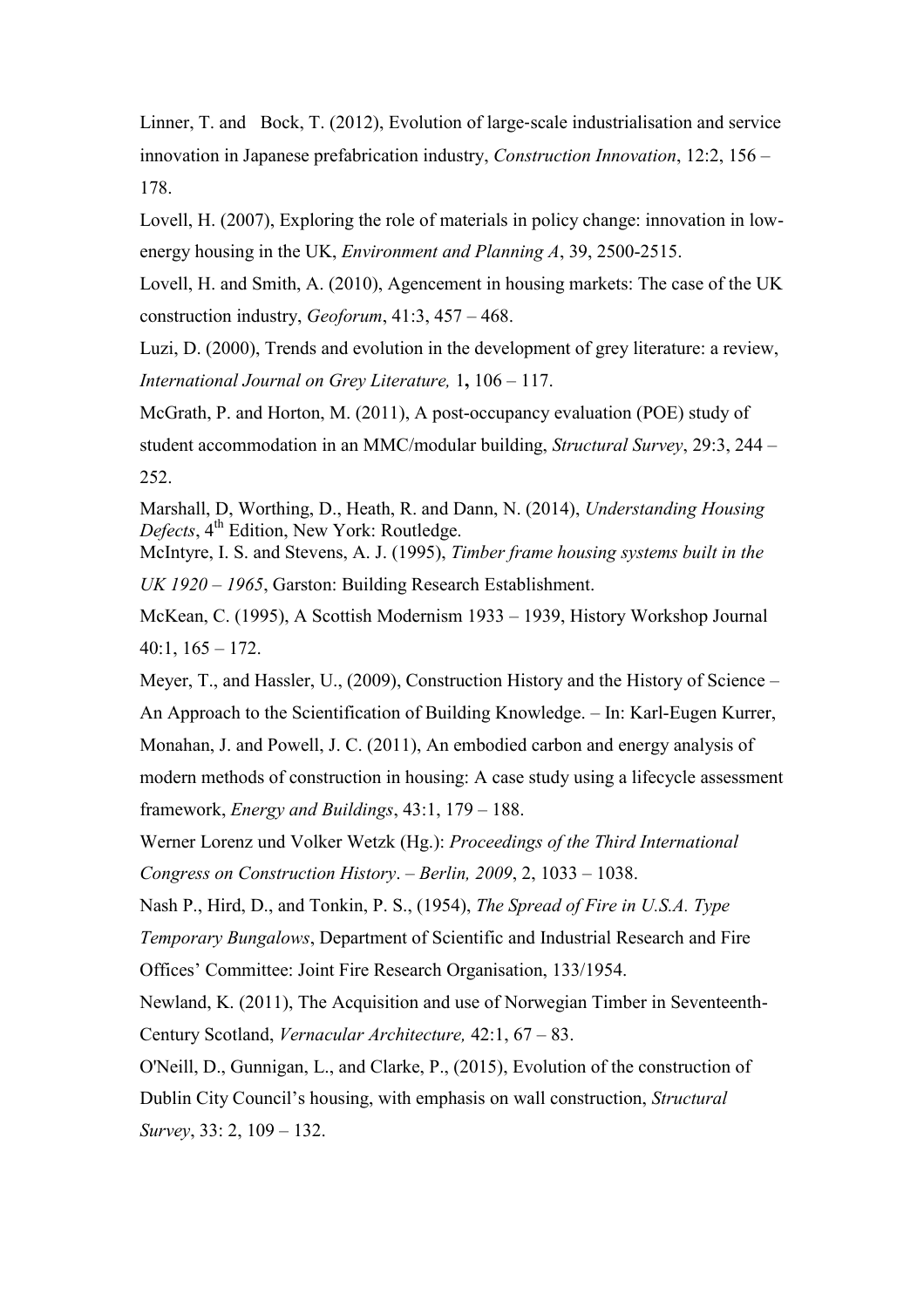Parliamentary Office of Science and Technology (2003), Postnote – Modern Methods of House Building, December 2003, Number 209, Online

http://www.parliament.uk/documents/post/postpn209.pdf [Accessed on 5 October 2014].

Pan, W., Gibb, A. G. F. and Dainty, A. R. J. (2008), Leading UK housebuilders' utilization of offsite modern methods of construction, *Building Research and Information*, 36:1, 56 – 67.

Pearson, C. and Delatte, N.(2005), Ronan Point Apartment Tower Collapse and its Effect on Building Codes, *Journal of Performance Constructed Facilities*, 19:2, 172- 177.

Pepper, S. and Yeomans, D. (2006), Working Class Flats in the 1930s: Steel versus Concrete, *2nd International Conference of Construction History*, Cambridge University, Queens College.

Periton, D. (1996), The Bauhaus as cultural paradigm, *Journal of Architecture*, 1:3,  $189 - 205$ .

Picon, A. (2005-6), *Construction History*, 21, 5-19.

Piroozfar, P. A. E. and Farr, E. R. P. (2013), Evolution of Nontraditional Methods of

Construction: 21st Century Pragmatic Viewpoint, *Journal of Architectural* 

*Engineering*, June 2013, 119 – 133.

Ross, K. (2005), *Modern methods of construction: A surveyor's guide*, Watford: Building Research Establishment.

Salavessa, M. E. d. (2012), Historical Timber-Framed Buildings: Typology and Knowledge, *Journal of Civil Engineering and Architecture*, 6:2, 151 – 166.

Schneider, T. and Till, J. (2007), *Flexible Housing*, Oxford: Architectural Press - **Elsevier** 

Sheridan, J. L. (2007), *"Their Houses are Some Built of Timber": The Colonial Timber Frame Houses of Fenwick's Colony, New Jersey*, MA, University of Delaware.

Smith, R. E. (2009), History of Prefabrication: A Cultural Survey, Third International Congress on Construction History, Brandenburg University of Technology Cottbus,

Germany, 20th-24th May 2009, *Proceedings of the Third International Congress on Construction History*.

Stationary Office, (1988), *A Guide to Non-traditional Housing in Scotland, 1923-55*, Stationery Office Books.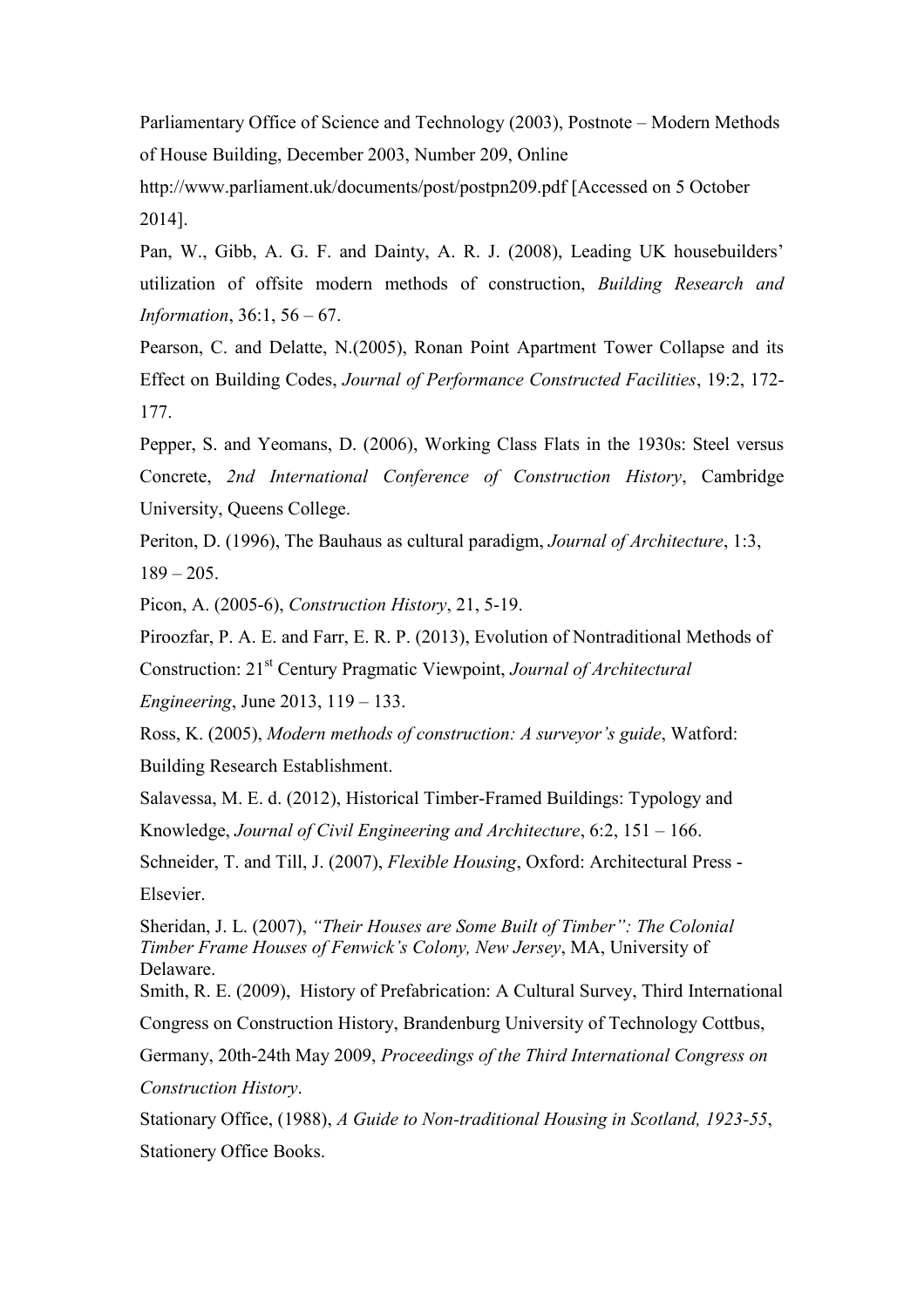Steinhart, D. A., Manley, K. and Miller, W. (2013), Reshaping Housing - the role of prefabricated systems, School of Civil Engineering and Built Environment, Science and Engineering Faculty, Queensland University of Technology. Thomson, N. and Banfill, P. (2005), Corrugated-Iron Buildings: An Endangered Resource within the Built Heritage, *Journal of Architectural Conservation*, 11:1, 71- 87.

Thomson, N. (2006), A Study of Early Corrugated Iron Buildings in Rural Scotland, Second International Congress on Construction History, Queens' College, Cambridge University, *Proceedings of the Second International Congress on Construction History*, 3, 3097 – 3115.

The University of the West of England (2014), *The Construction Website*, Online.https://fetinfo.uwe.ac.uk/resources/erbe/web/2014/Index.htm [Accessed on January 2014].

Vale, B. (2003) *Prefabs: The History of the UK Temporary Housing Programme,* Planning, History and Environment Series, Routledge.

Yilmaz, E. (2006), Using Constructional Records as Alternative Sources for Historical Writing, Second International Congress on Construction History, Queens' College, Cambridge University, *Proceedings of the Second International Congress on Construction History*, 3, 3403 – 3412.

Zhao, X. and Riffat, S. (2007), Prefabrication in house constructions, *International Journal of Low Carbon Technologies*, 2:1, 44 – 51.